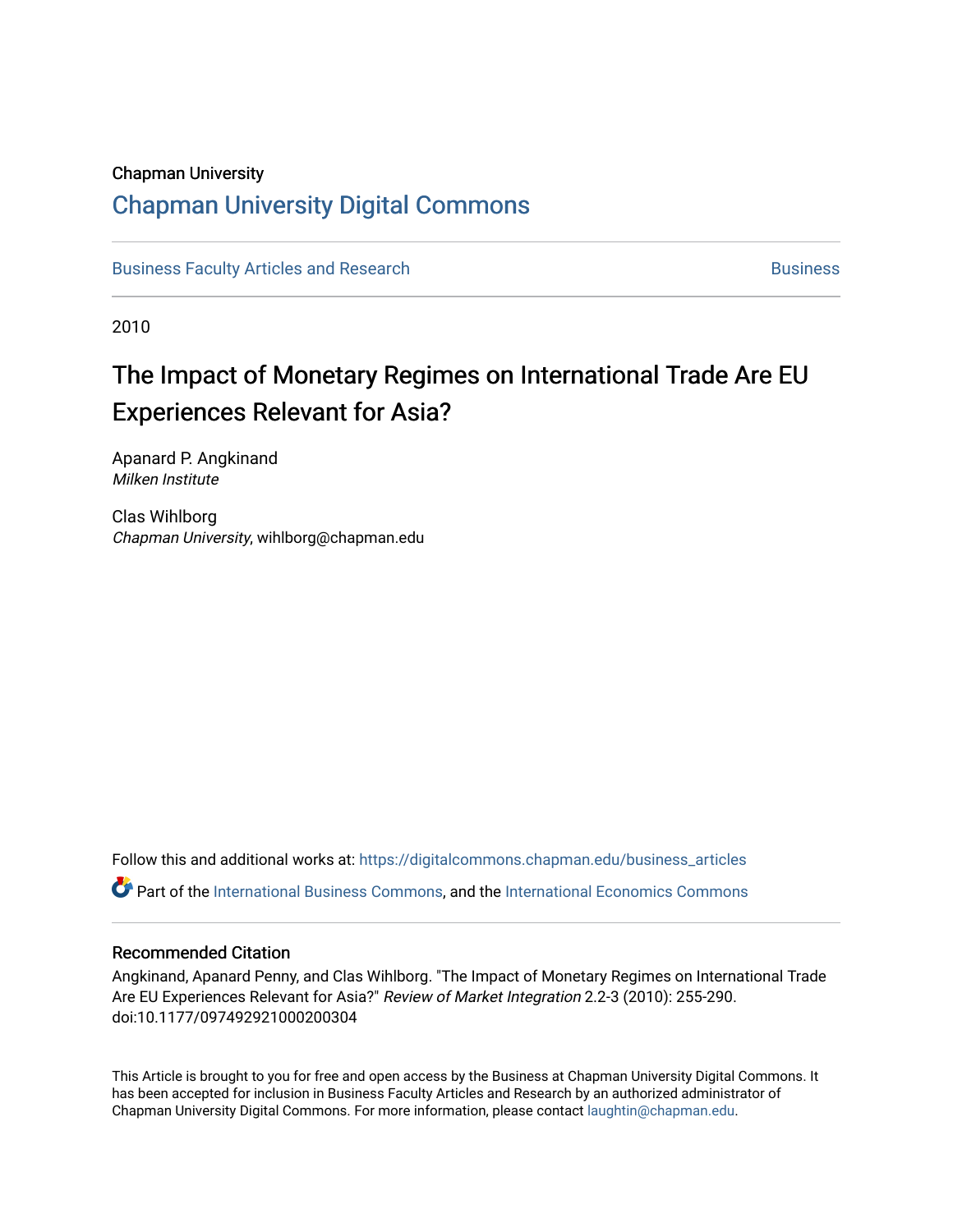### The Impact of Monetary Regimes on International Trade Are EU Experiences Relevant for Asia?

#### **Comments**

This is a pre-copy-editing, author-produced PDF of an article accepted for publication in Review of Market Integration, volume 2, issue 2-3, 2010 following peer review. The definitive publisher-authenticated version is available online at [DOI: 10.1177/097492921000200304.](http://dx.doi.org/10.1177/097492921000200304)

Copyright The authors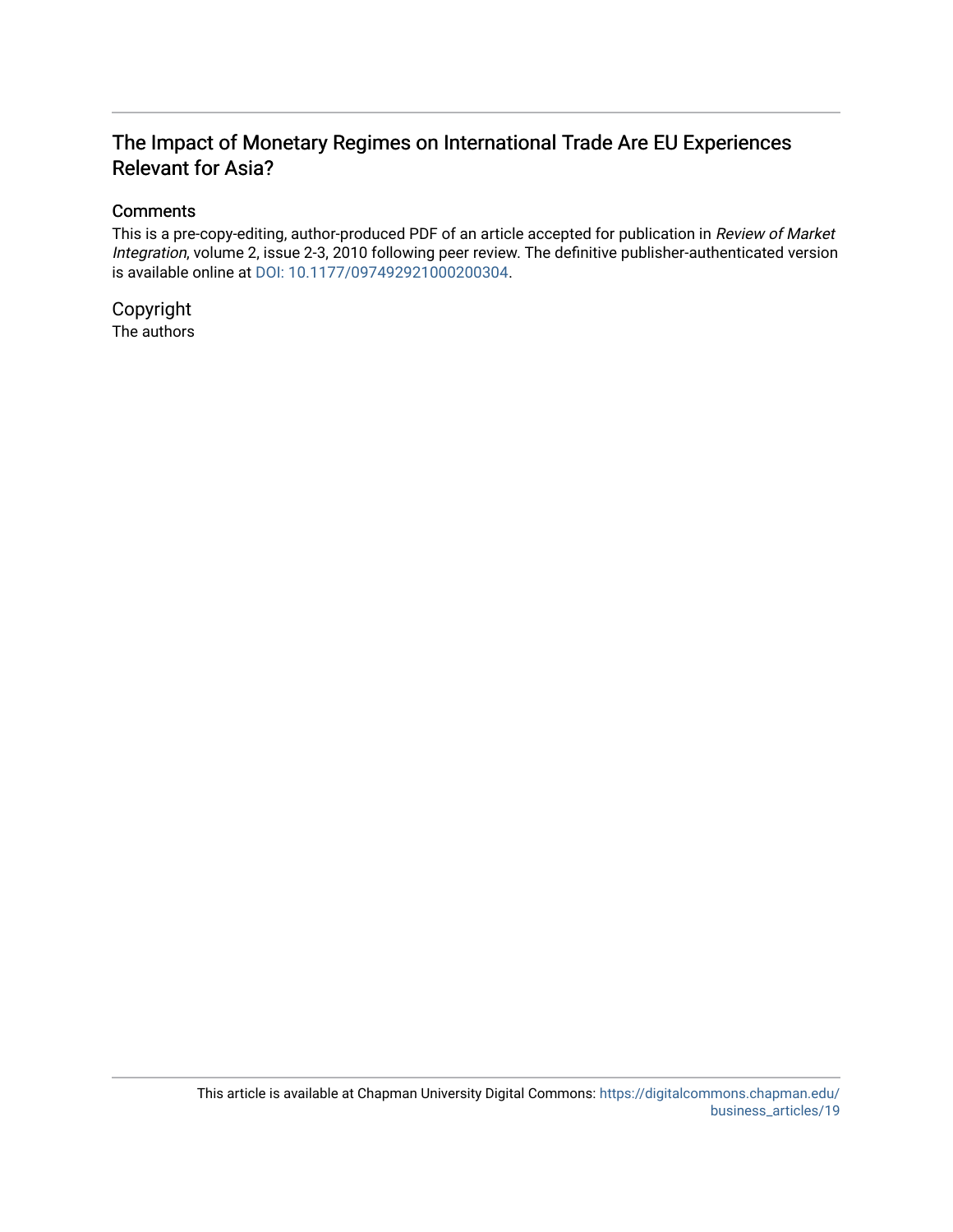## **The Impact of Monetary Regimes on International Trade:**

#### **Are EU Experiences Relevant for Asia?**

by

Apanard Penny Angkinand The Milken Institute pangkinand@milkeninstitute.org

Clas Wihlborg Argyros School of Business and Economics, Chapman University and Copenhagen Business School wihlborg@chapman.edu

December 1, 2009

Abstract. We extend much research that has been devoted to the effects of the EMU on international trade by introducing monetary regime variables in bilateral export equations with the objective of capturing the effects on trade of changes in monetary regimes relative the pure EMU effects. In addition, we make a strong attempt to distinguish between EU and EMU effects on trade. To identify these different effects we include three groups of countries in our sample: EMU countries which are also members of the EU, EU countries outside the EMU and non-EU countries. The last control group consists of either non-EU industrial countries or non-EU industrial plus emerging market countries in the empirical analysis.

 Asian experiences with inflation targeting are discussed and compared to the empirical results we obtain for trade effects of monetary regimes. Even if deeper monetary integration leads to greater trade expansion, it involves political complexity. The choice of an appropriate monetary regime can be a relatively simple unilateral tool for expanding trade.

JEL Classification: E52; F15; F31; F33 Keywords: Exports; Monetary Regimes, Exchange Rate Regimes, European Monetary Union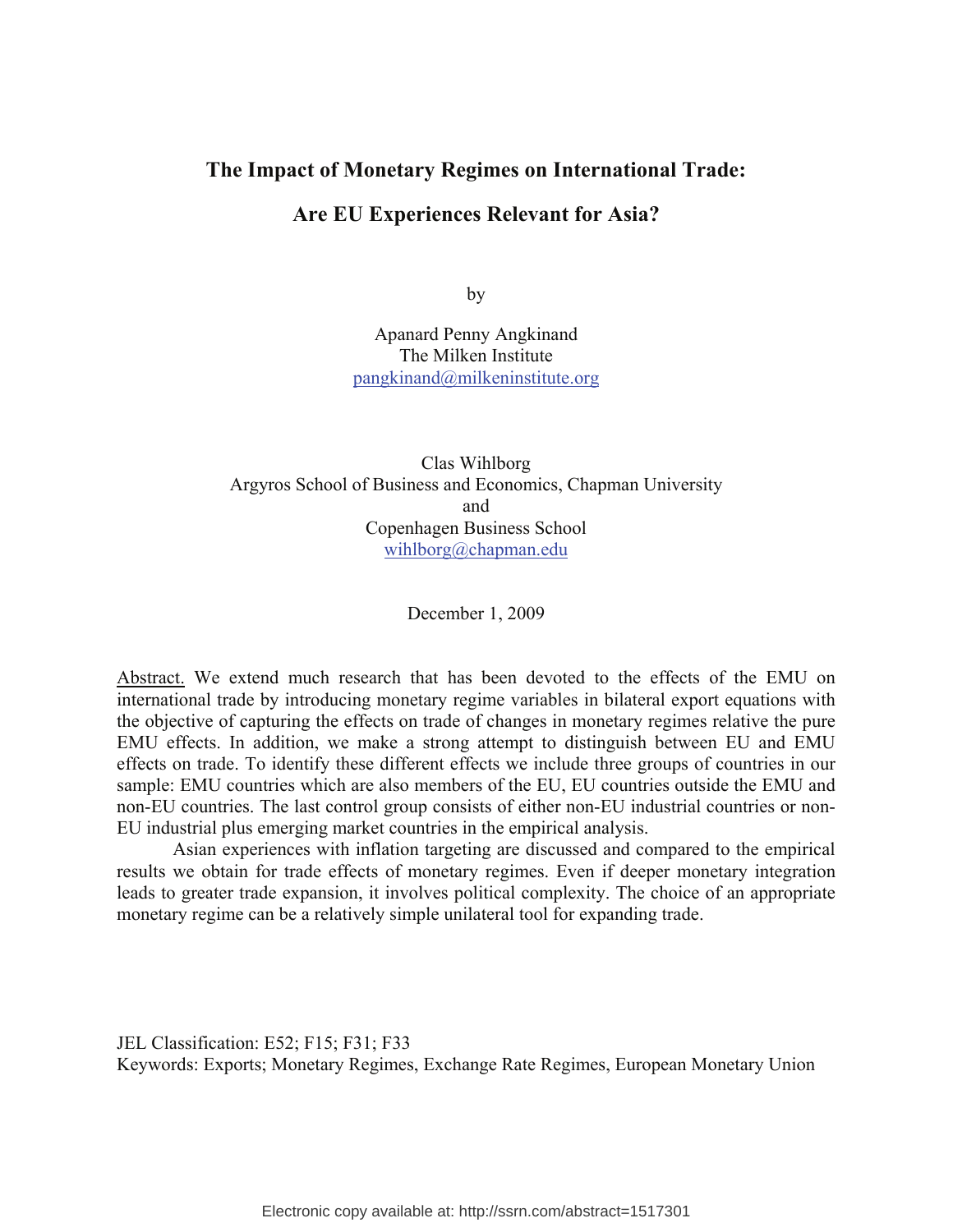### **The Impact of Monetary Regimes on International Trade: Are EU Experiences Relevant for Asia?**

#### **1. Introduction**

The perceived success of regional integration in Europe has inspired debate in other parts of the world about potential economic benefits of different types of integration. In Asia in particular, monetary and financial integration has received attention. What are the benefits and how large are they? In this study we focus on trade effects of monetary integration and monetary policy regimes. The formation of the European Monetary Union (EMU) was associated with a monetary regime shift for most of the countries joining the currency union. Thus, trade creation effects of the currency union per se should be distinguished from trade volume effects of monetary regime shifts. From the point of view of Asian countries we ask whether substantial trade expansion can be achieved by the appropriate choice of monetary and exchange rate regimes without having to take on the political complications associated with a currency union.

 We argue that the commonly observed trade creating effect of the formation of the EMU on January 1, 1999 may not be a pure single currency effect but it may be caused by reduced macroeconomic uncertainty in many EMU countries as a result of changes in monetary policy institutions, procedures and targets. Several countries that later became members of the EMU had pre-EMU central banks with little credibility in terms of a monetary policy targets, and the targets shifted strongly towards low inflation with the creation of the EMU. To the extent EMU effects are the result of changes in policy-making institutions, procedures and targets, the lesson from EMU might be that institutions and targets should be changed and the currency union itself could be relatively unimportant.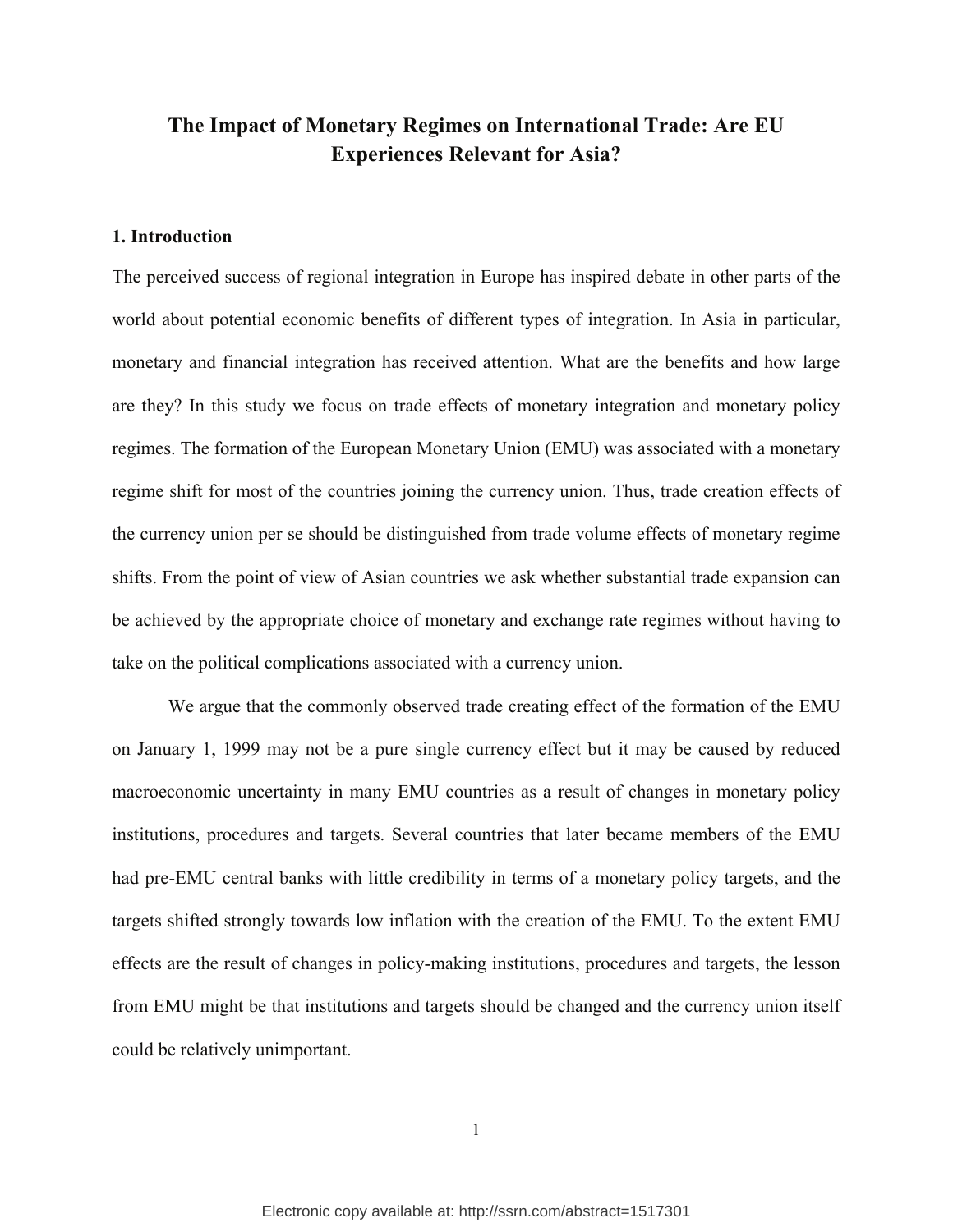Inflation targeting has become a common monetary policy regime and it has been observed by, for example, Rose (2007) that this regime contributes to exchange rate predictability in spite of the flexibility of exchange rates associated with this regime. Thus, we may ask whether a shift to inflation targeting can substitute for a currency union for countries seeking to expand trade.

We extend much research that has been devoted to the effects of the EMU on international trade by introducing monetary regime variables in bilateral export equations with the objective of capturing the effects on trade of changes in monetary regimes relative the pure EMU effects. In addition, we make a strong attempt to distinguish between EU and EMU effects on trade. To identify these different effects we include three groups of countries in our sample; EMU countries which are also members of the EU, EU countries outside the EMU and non-EU countries. The last control group consists of either non-EU industrial countries or non-EU industrial plus emerging market countries in the empirical analysis.

The selection of control groups along with other econometric issues are frequently identified as the cause of the sensitivity and discrepancy of the estimates of the common currency effects on trade in different studies (Frankel, 2008). Rose (2001), who initiated the research on trade effects of currency unions, found extremely large effects of currency unions on trade. Due to unavailability of trade data for the EMU countries at the time of study, Rose analyzed trade creation effects of currency unions in existence before the EMU. Using a sample covering 186 countries during the period 1970-1990, he finds that the value of trade among countries using the same currency would increase by more than 200 percent.

Most economists found Rose's result implausible. Much research has been devoted to refining the analysis. Although the estimated trade effects of a common currency have been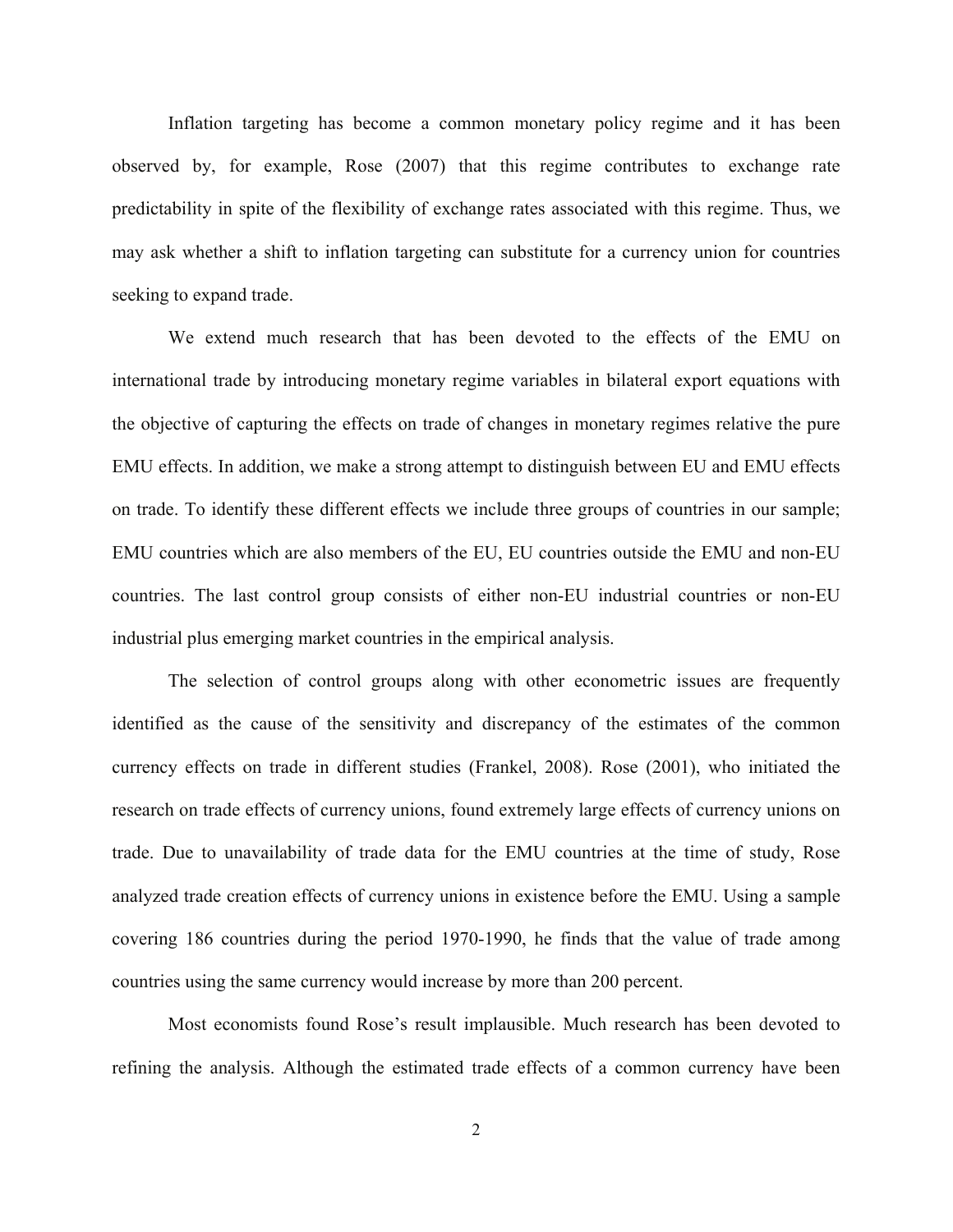substantially reduced, the magnitude of the effects varies substantially across studies. For example, Persson (2001) finds the trade effect of the common currency of 13%-66%. Drawing conclusions based specifically on the effect of EMU, Micco et al (2003) obtain an intra-EMU trade effect of 7%-10% and Berger and Nitsch (2008) find the effect to be  $31\%$ .<sup>1</sup>

Frankel (2008) reviews much of the literature with the objective of explaining the discrepancy among the studies. He estimates a gravity model of the euro effect on trade employed in earlier studies. He identifies five possible factors that could explain the discrepancy among estimates among those studies; i) the long-run and lag effects of the euro, ii) the bias from omitting variables capturing specific characteristics of a country pair, iii) causality problems, iv) the implausible magnitude of the estimate, and v) the comparison of the currency union effects for countries with different size. Frankel's estimates of the euro effect on trade lie within a very wide range from 10 percent to 200 percent. He does not introduce alternative monetary regimes, however.

 In Frankel's study, the largest euro-effect on trade is found when estimates are obtained within the EU sample. Time series effects are important in this case. The euro effect on bilateral trade flows becomes lower when using the sample of developed countries and even lower or insignificant in the model specification with the full sample including developing countries. The euro effects are also sensitive to the length of the pre- and post-EMU periods in the sample. Although there is evidence of significantly increasing trade among the EMU member countries during 1999-2002, the effect of the euro on trade did not continue to rise from 2002 through 2006.

<sup>&</sup>lt;sup>1</sup> See Angkinand, Permpoon and Wihlborg (2009) for a comprehensive review of literature on the trade effect of a common currency.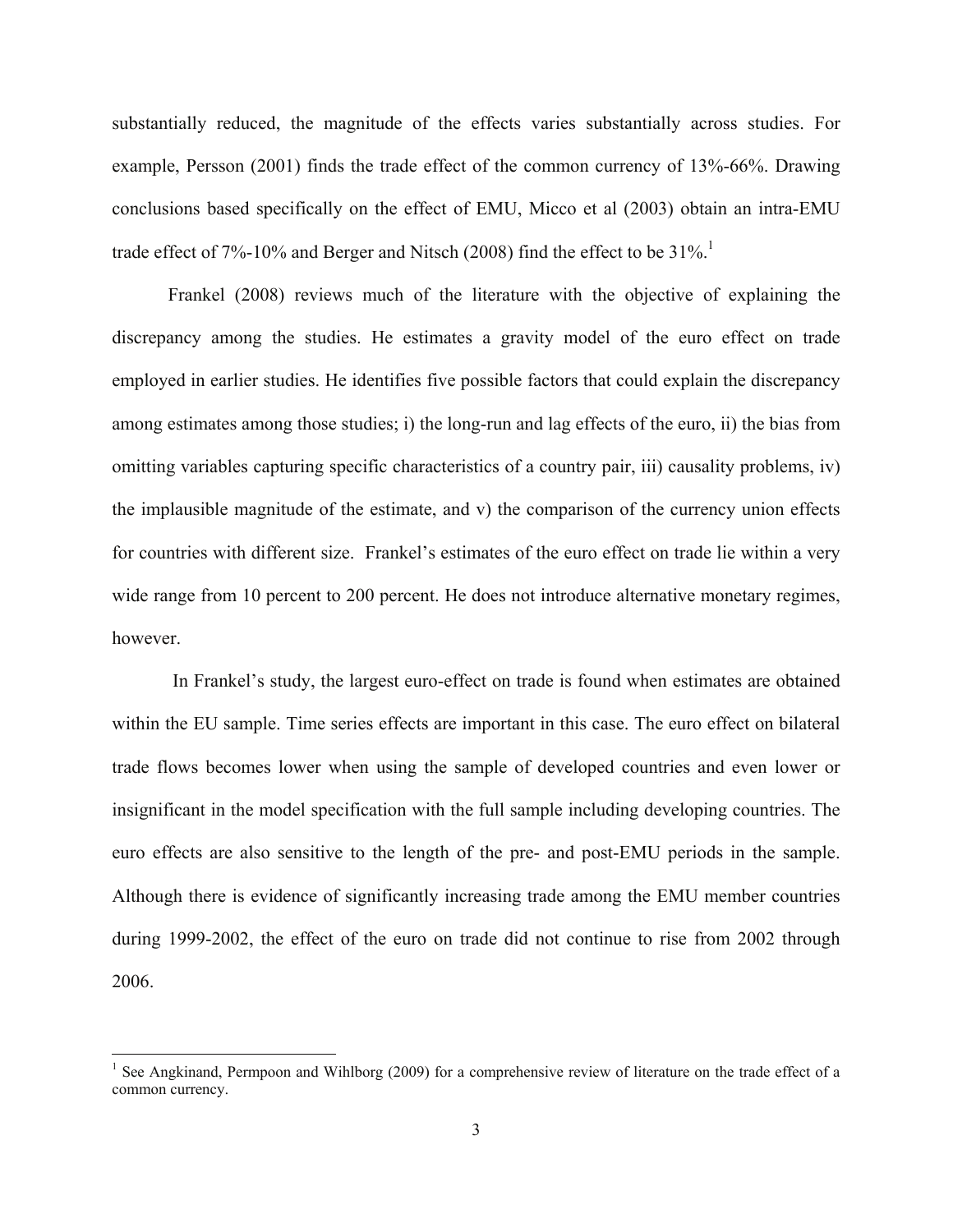Our empirical analysis of EU and EMU effects is based a sample of 68 countries during the period 1980-2007. Taking account of monetary regimes as well, the analysis is limited to the period of 1999-2007. Since the EMU was formed in 1999, the EMU effects identified for this shorter period can be thought of as cross-section effects of the EMU while the longer period takes into account time series effects to a greater extent.

The disadvantage with the longer period from the point of view of drawing implications for Asia is that many unidentified aspects of the deepening integration within the EU may influence the results. We make an attempt to distinguish between EU and EMU effects, however. The disadvantage with the shorter period wherein cross section effects of the EMU and the EU are more important is that we may miss important effects unless relevant cross-section characteristics of counties can be identified and controlled for.

In the following section 2 we describe the data and empirical methodology on EU-, EMU- and monetary regime effects on bilateral exports. The empirical results with respect to trade effects of the EMU, the EU and monetary regimes are reported in Section 3. In Section 4 trade effects in percent of membership in the EU, the EMU and monetary regime groups are calculated taking into account that membership in these groups are overlapping. Thereafter, we turn in Section 5 to experiences with inflation targeting, in particular, in Asia. We show how trade has developed for four countries that have adopted inflation targeting and interpret these developments in light of the results of the empirical analysis. Finally, lessons for Asia are discussed in the concluding Section 6.

**2. Analyzing effects of EU, EMU and monetary regimes on bilateral exports: data and approach.**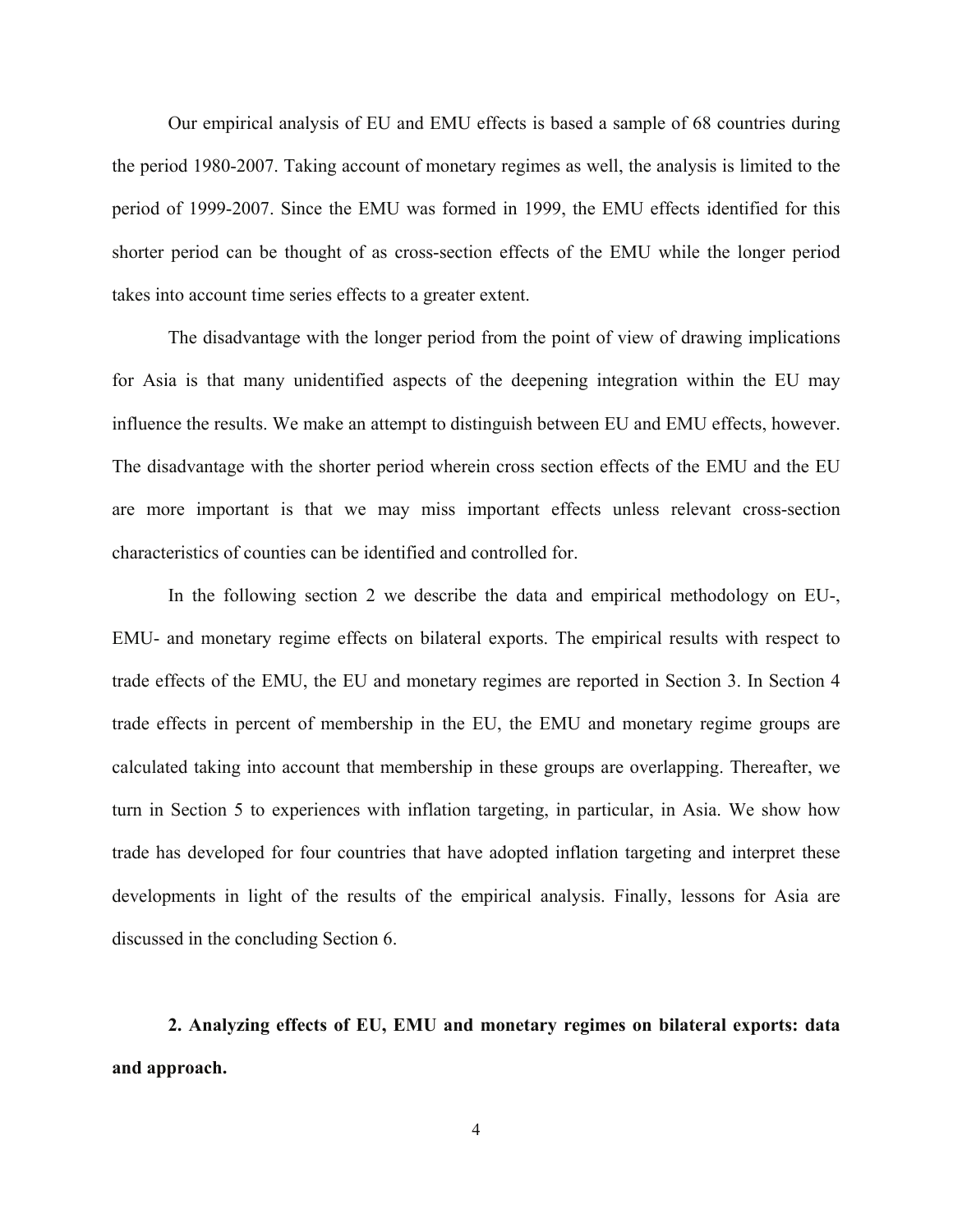We estimate the effects of EMU, EU and monetary regimes on exports using the panel data model. Our sample includes 68 industrial and emerging market economies during 1980- 2007. When analyzing the effect of monetary regimes on exports, the sample period coverage is limited to 1999-2007 due to the availability of consistent monetary regime data.

Following Flam and Nordstrom (2003) we use bilateral exports as the dependent variable in an extended gravity model with dummies for EU and EMU country groups and monetary regime characteristics. The purpose of using bilateral exports, and not total bilateral trade flows, (bilateral exports plus imports) is to be able to examine whether the monetary regime of exporters or importers generally and more significantly affect trade. Country-pair and year- fixed effects dummies are included in the panel regressions in order to minimize bias caused by time trends and special country relationships as suggested in the existing literature.<sup>2</sup> The model specification is as follows:

$$
Log(Export)_{12,t} = \alpha + \beta_1 Log(GDP)_{1,t} + \beta_2 Log(GDP)_{2,t} + \beta_3 Log(POP)_{1,t} + \beta_4 Log(POP)_{2,t} +
$$
  

$$
\beta_5 RER_{1,t} + \beta_6 RER_{2,t} + \beta_7 RTA_{12,t} + \gamma_5 EU/EMU_{j,12,t} + \theta_k Monetary
$$
  

$$
Regime_{k,1,t} + \omega_k Monetary\ Regime_{k,2,t} + \nu_{12} + \mu_t + \varepsilon_{12,t}
$$

 The dependent variable is the logarithm of the real value (in U.S. dollar) of bilateral exports from an exporting country (with subscript 1) to an importing country (with subscribe 2) at year *t*. The exports data are from the IMF Direction of Trade Statistics (the August, 2009 version). *GDP* is the real GDP (in U.S. dollar), *POP* is the total population, and *RER* is the real exchange rate relative to the U.S. dollar. *RTA* is a dummy of one if two countries belong to the same Regional Trade Arrangement. <sup>ν</sup>*ij* denotes the unobserved characteristics of a country pair,  $\mu_t$  denotes the unobservable time effects, and  $\varepsilon_{i}$  is an error term.

<sup>&</sup>lt;sup>2</sup> See, for example, Anderson and van Wincoop (2003), Micco et al (2003) and Carrère (2006).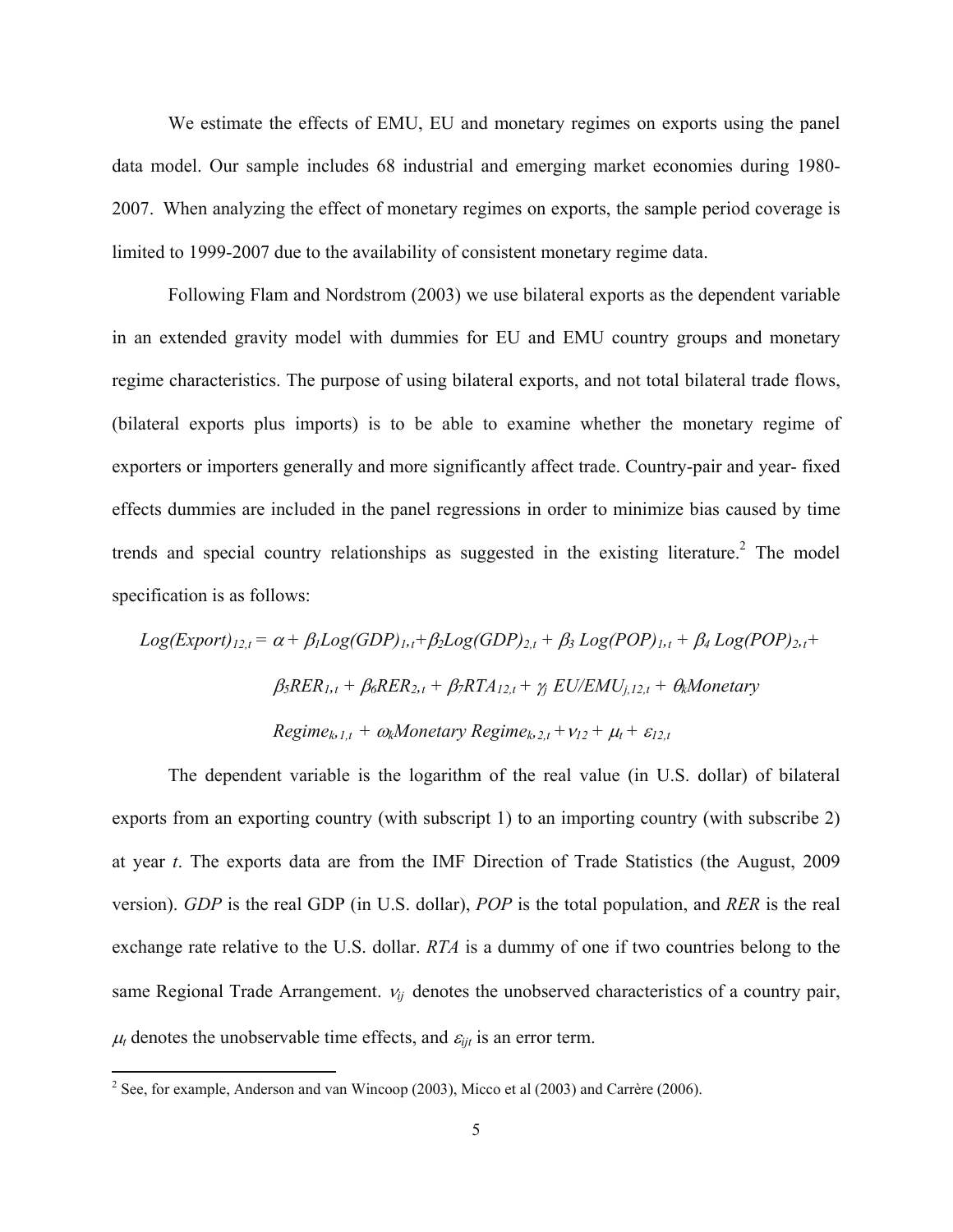Our main interest is the two independent variables: *EU/EMU* and *Monetary Regime*. To study the currency union effect and the EU effect separately, we group the countries observations into three groups, which are: 1) the member countries of EMU, 2) the EU countries that are not the EMU members including members of the European Economic Area, EEA (EU/nonEMU), and 3) the non-EU countries (nonEU). Table 1 reports the list of countries in each group as well as the year that countries become the members of EMU and EU/nonEMU.

#### [Table 1 here]

The important aspect of the EU/nonEMU that we try to capture is the internal market that got a boost with the 1992 program. In creating the "internal market" with the so called "four motilities" of goods, services, labor, and capital, a great variety of discriminatory practices in markets of all kinds were removed and in some areas rules and regulation were harmonized, although the legal frameworks remain very different across countries in Europe. For this reason, EU/nonEMU includes the EU 15 plus Norway and Iceland starting in 1992<sup>3</sup>. In 1999, 11 EU countries became EMU members while the other 6 countries remained EU/nonEMU. Greece became an EMU country in 2001. Remaining outside are Denmark, Sweden and the U.K., plus Iceland and Norway that participate in the Internal Market as members of the European Economic Area. In 2004, 10 countries in Eastern Europe became EU/nonEMU. The nonEU group for the whole period includes 6 developed countries and 32 emerging market economies, of which 9 are emerging Asian countries.

 From the three groups of exporting counties and three groups of importing countries, we can analyze the difference of bilateral exports among nine pairs of countries; 1) EMU exports to EMU, 2) EMU exports to EU/Non-EMU, 3) EMU exports to non-EU, 4) EU/NonEMU exports

<sup>&</sup>lt;sup>3</sup> Austria, Finland and Sweden did not become members of the EU until 1995 but they were participating in the internal market. Therefore, we treat them the same way as pre-1995 EU 12 members.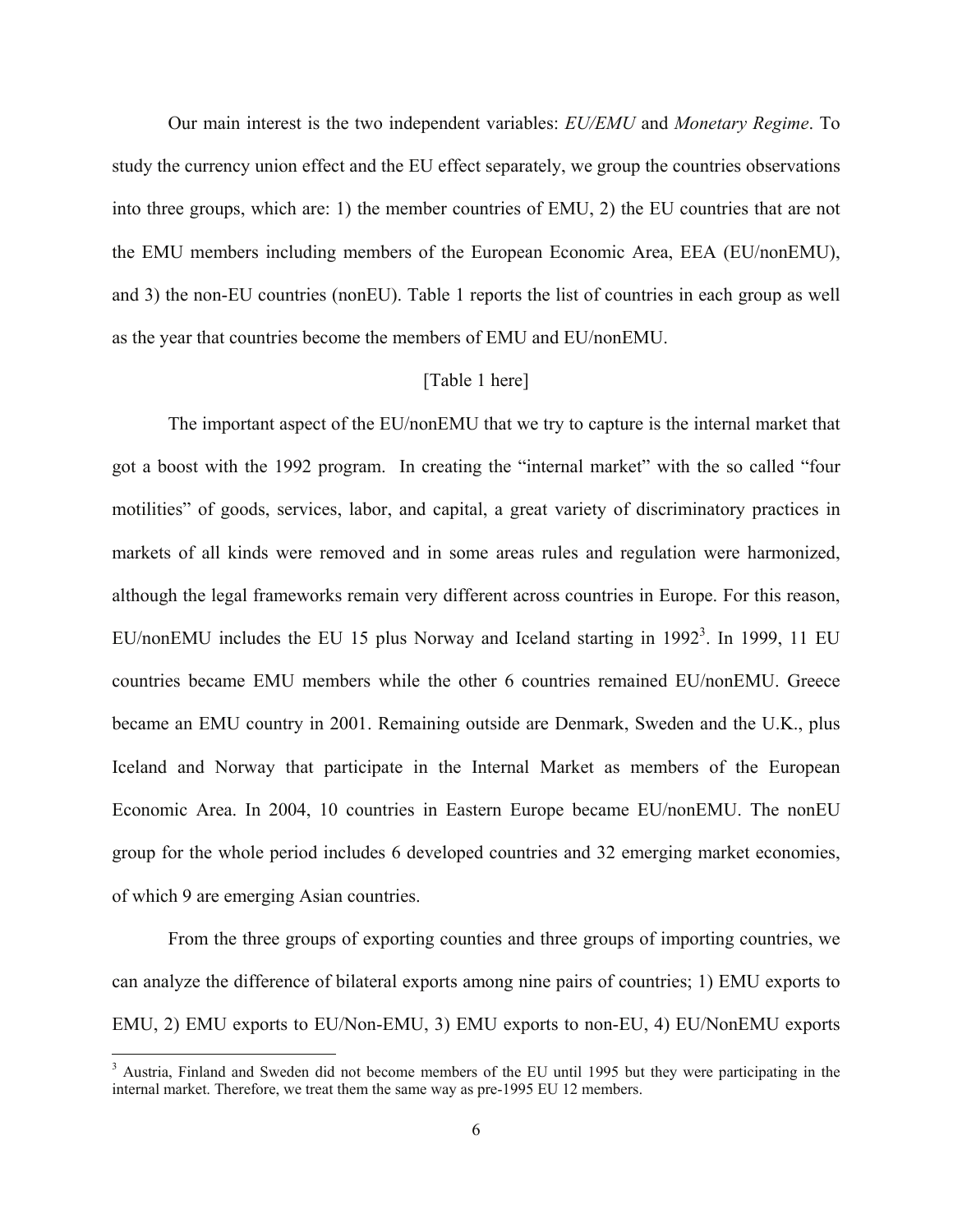to EMU, 5) EU/nonEMU exports to EU/Non EMU, 6) EU/NonEMU exports to non EU, 7) Non-EU exports to EMU, 8) Non-EU exports to EU/non EMU, and 9) Non-EU exports to Non-EU.

The *EU/EMU* in the model specification above, therefore, refers to the first eight country pair dummies. The ninth country pair dummy capturing exports from Non-EU to other Non-EU countries is omitted to avoid the perfect multicollinearity.

 *Monetary Regime data* in different years are obtained from the IMF's Classification of Exchange Rate Arrangements and Monetary Policy Frameworks, which is available from 1999. IMF classifies monetary policy frameworks into five group: exchange rate anchor, monetary aggregate anchor, inflation targeting framework, IMF-supported or other monetary program, and Other frameworks (such as the conduct of monetary policy without an explicitly stated nominal anchor). The descriptions of these monetary regimes variables are summarized in the Table 2. According to the IMF data, the countries in the Euro Area are counted within the last group. However, in our empirical analysis the member countries of EMU are treated as inflation target countries as well as members of the EMU group.

#### [Table 2 here]

The nature of monetary regimes has implication for the compatibility of exchange rate regimes. They also represent an indirect channel through which the monetary policy has effect on trade through predictability of exchange rates and interest rates in particular. More specifically, the monetary regime data shows that countries that follow inflation targeting and monetary aggregate regimes tend to have more flexible exchange rate policy such as crawling band, managed float with no pre-announced path for exchange rate, and independent float. The Exchange rate anchor regime involves more rigid exchange rate policy such as arrangements with no separate legal tender, pegged exchange rates within horizontal bands, crawling pegs, and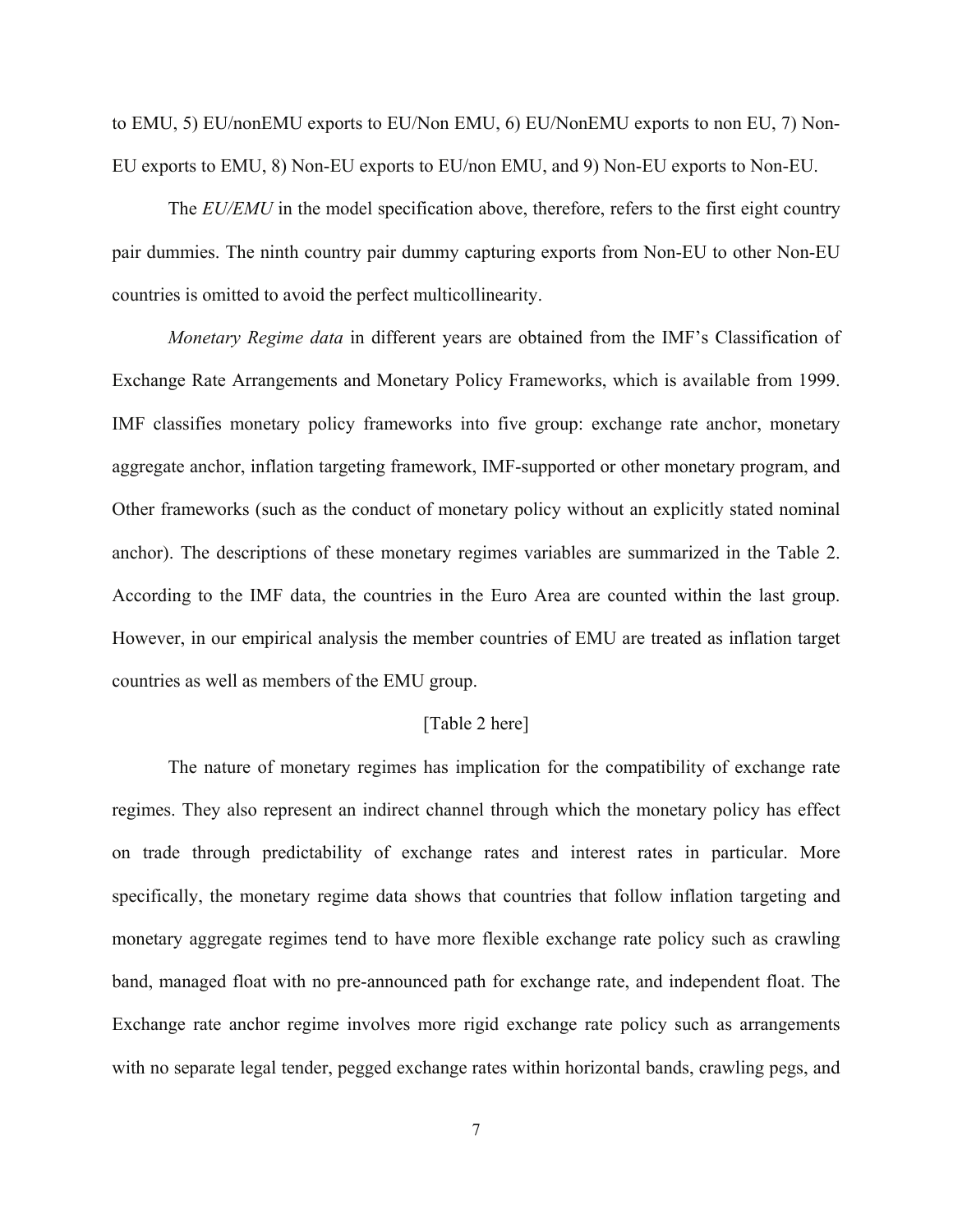other conventional fixed peg arrangements. The remaining two regimes, IMF supported and 'Other', have countries that practice a variety of exchange rate regimes from exchange rate arrangements with no separate legal tender, managed float, and independent float. Table 3 reports the exchange rate- and monetary regimes for 9 Asian economies from 1999. Note that some countries are classified as adopting more than one nominal anchor in conducting monetary policy within the same period (e.g. China has adopted both exchange rate anchor and monetary aggregate regimes. Indonesia, Korea and the Philippines had adopted the monetary aggregate and IMF-supported during the post-Asian crisis period). According to IMF, it would not be possible to determine which of the two monetary regimes plays the principal role in conducting monetary policy.

#### [Table 3 here]

#### **3. Effects of the EU, the EMU and monetary regimes on bilateral exports**

We begin by showing the trade effects of the EMU and the EU in a baseline model without controlling for monetary regime characteristics in Table 4. Thereafter, monetary regime characteristics are introduced in Table 5. The regressions in both tables include country-pair and year fixed effects. In Table 4, we report results based on the sample of industrial alone (IND) and the sample of ALL countries (industrial and emerging market countries). According to previous studies, the control group matters in drawing the conclusion regarding the euro effects on international trade. Most studies include only countries with similar characteristics such as western European or OECD countries on the grounds that developing countries are too different to be useful as a control group. We take into account different country characteristics between industrial and emerging countries by including an interactive dummy for time and emerging market country in the regressions using a sample for ALL countries as exporters or importers.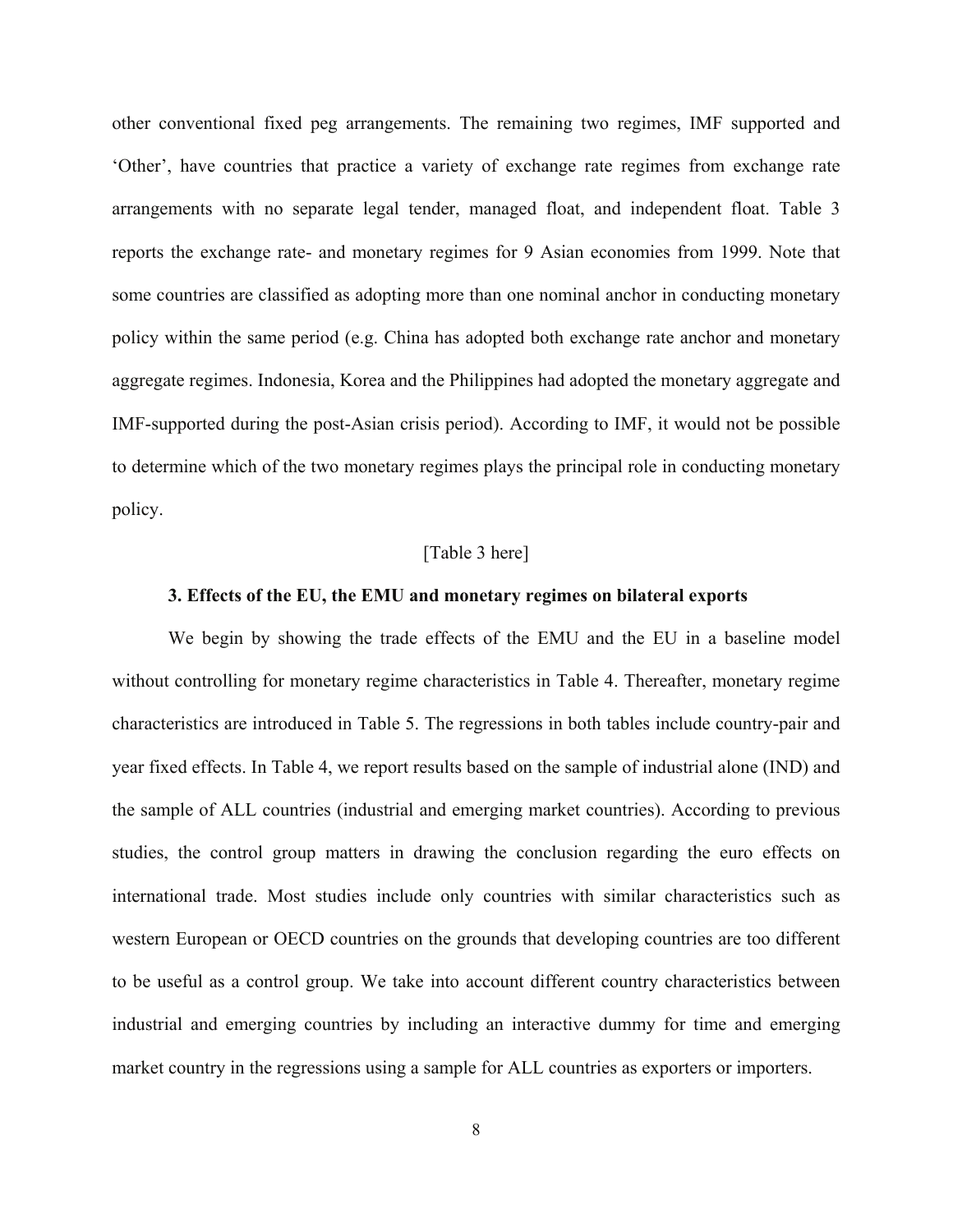The baseline panel regressions in Table 4 are based on the time period of 1980-2007. The results in both regressions based on the sample of IND and ALL show that exporters' and importers' GDPs and populations are significant with expected signs. This result is consistent to the gravity model where bilateral trade flows depend positively on national income of a pair of countries.<sup>4</sup> The effects of bilateral real exchange rates (of exporters and importers relative to the dollar) and the regional trade agreement dummy, RTA, are generally significant but the sign for the exporter county's real exchange rate depends on whether emerging market economies are included in the sample coverage.

The eight EU and EMU dummies are generally significant. The magnitude and significance levels of each dummy is compared to the omitted dummy, namely the exports from non-EU to other non-EU countries. In both regressions, the largest coefficient is obtained from bilateral exports between EMU countries (EMU1 to EMU2). The next groups that have relatively large trade effects are between EMU and EU/nonEMU countries, and between EU/NonEMU countries. We discuss the relative magnitudes of coefficients below. Without controlling for different monetary regimes across countries, the results in Table 4 support the trade creation effects of both the adoption of the euro and the formation of internal markets.

The main difference of results in the two regressions in Table 4 is when bilateral trade involves non-EU countries and whether the non-EU country group includes either industrial and emerging market countries or industrial countries alone. In the first regression using the IND sample, all dummies are positive and significant except the coefficient for exports from non-EU to EMU. Using industrial countries as a control group, this result would indicate that the EMU

<sup>&</sup>lt;sup>4</sup> The gravity model also predicts that bilateral trade flows depends negatively on the distance between two countries, reflecting lower transportation and other transaction costs being associated with more trade. Since the country-pair fixed effects are included in the panel regressions, the distance variable, which is time-invariant, cannot be included due to the perfect multicollinearity.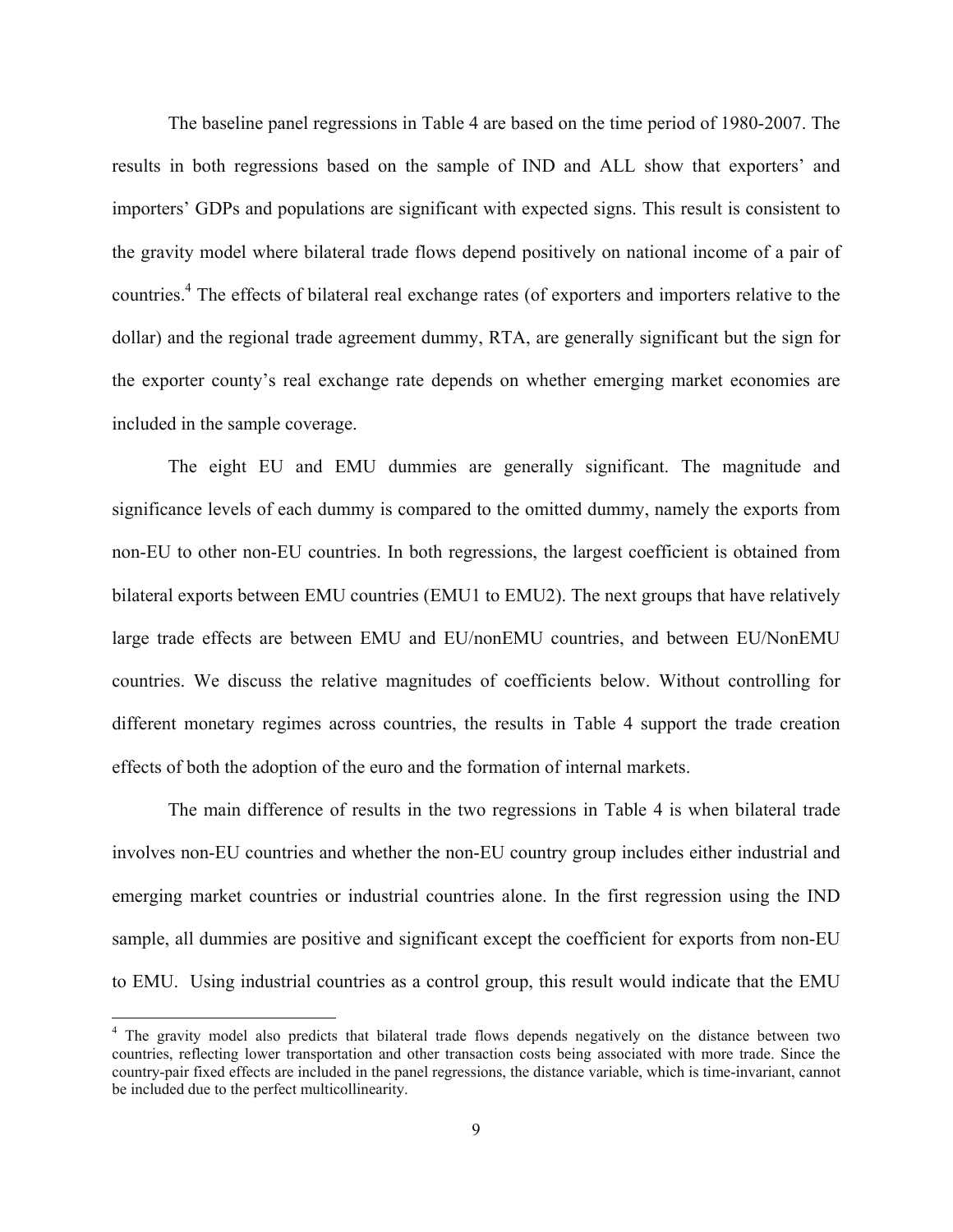has had a relatively large effect of trade among the member countries as well as from the member countries to all countries outside the EU and EMU. When emerging markets are included in the control group for EU and EMU effects, the coefficients for trade between NonEU countries and EU/NonEMU countries becomes negative indicating that the formation of the EU, as well as the formation of the EMU, may have diverted trade of members of these groups from Non-EU countries to other members of the same groups. Another possibility discussed below is that the coefficients for trade effects of the EU and the EMU capture other factors that affected the development of trade over time. We return to this issue below.

#### [Table 4 here]

The first column in Table 5 shows the regression for the period 1999-2007 with unchanged specification relative to Table 4 regressions.<sup>5</sup> Thus, the EMU effects and the EU effects in Table 5 are dominated by cross-section effects of membership in these groups while the coefficients in Table 4 are influenced strongly by time series effects. If all relevant variables affecting the volume of trade between countries had been included the coefficients should be similar. The coefficients are very different, however, indicating substantial sensitivity to the regression specification as noted by Frankel (2008). In his study, the EMU effect on trade was significant for the period 1999-2004 but insignificant as in Table 5 when the period of the study was extended to 2006.

Missing variables could affect the cross-section effects of the EMU and the EU in Table 5 as well as the time series effects in Table 4. All regressions include year-dummies to capture

<sup>&</sup>lt;sup>5</sup> We do not report regressions using the sample of IND countries alone since there is no sufficient variation in observations under each category of eight dummies when the sample includes only the post-EMU period and IND countries.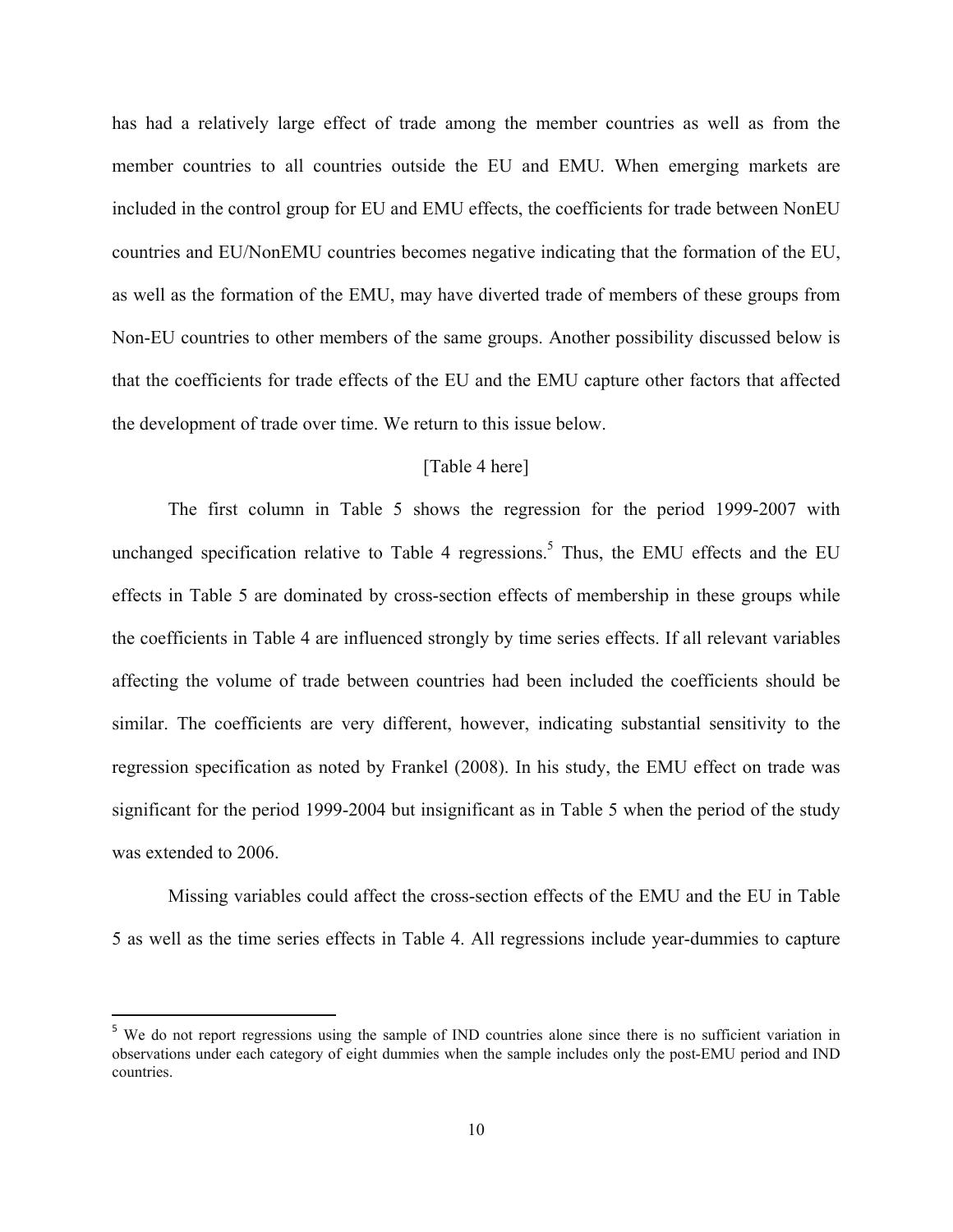time trends, as well as country pair- dummies to capture unobservable factors affecting trade between country pairs.

#### [Table 5 here]

 The second regression in Table 5 introduces monetary regime variables. Consistent data for monetary regimes from International Monetary Fund are available only from 1999. The period coverage in Table 5 is therefore limited to 1999-2007. The results support our argument for the importance of monetary policy characteristics on international trade discussed in earlier section. All coefficients of monetary regimes of both exporting and importing countries are significant with the exception of the coefficient for the money aggregate anchor regime for importing countries (Money2). Furthermore, in comparison with column 1 the coefficients for trade effects of EMU internally and between the EMU and EU/NonEMU become significant. They remain negative, however.

 Turning to the question whether commonly observed EMU effects on trade can be explained by the shifts in monetary regimes and conduct of monetary policy of the individual EMU members, as opposed to by the introduction of the common currency per se, we must identify EMU effects more clearly and separate EMU effects from EU effects. The coefficients for EMU countries in the regressions include EU effects since all EMU countries are also members of the EU. We return to this issue.

In order to evaluate the relative impact of each monetary regime we perform pairwise significance tests for the statistical differences between coefficients for the impact of each regime. The results are reported in Table 6. As the Wald-Test statistics shows, the coefficient of the inflation targeting regime dummy for exporting countries is significantly different from other monetary regime dummies. The monetary regimes of importing countries seem to matter less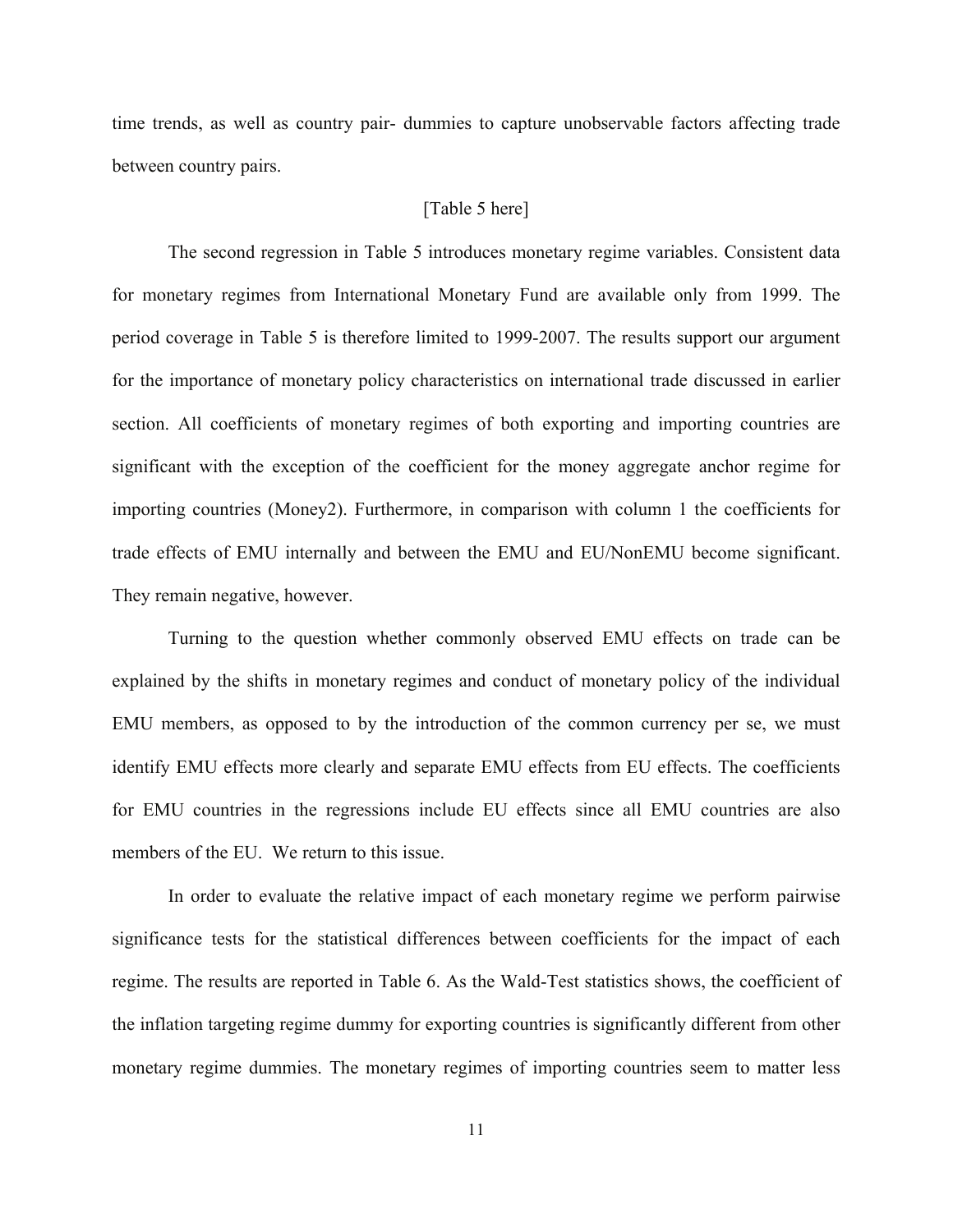since no single regime dominates the trade creation effect. The effects of Inflation target, Money aggregate and Exchange rate anchor for importing countries are not significantly different from one another (Table 6).

#### [Table 6 here]

#### **4. Bilateral trade effects of joining the EU, the EMU and monetary regimes.**

 In Tables 7 and 8 we calculate the percent change in total trade of a country in one group with a country in the same or another group from changes in EU and EMU memberships and from adoption of particular monetary regimes. The percent change figures are obtained from the coefficients in Tables 4 and 5 showing effects on log exports. The effects on total trade of, for example, an EMU country with a Non-EU country (row (2) in Table 7) is obtained by taking the average of the percent change in exports from an EMU country to a Non-EU country and the percent change in exports of a Non-EU country to an EMU country. In Table 7, the percent changes in rows (1), (2), (4), (5) and (7) are transformations of the coefficients in Tables 4 and 5. The data in these rows are used as inputs in calculations of EMU effects in particular since the EMU countries are also members of the EU and, therefore, subject to both EU and EMU effects. Joining the EMU may also be associated with a monetary regime shift.

We use Table 7 to calculate internal and external EU effects on trade, as well as internal and external EMU effects. For example, row (8) show the *bilateral internal EMU effect* as the difference between the percent change of bilateral EMU to EMU trade (relative to bilateral Non-EU trade) and the percent change of bilateral EU to EU trade (relative to bilateral Non-EU trade). The estimated internal EMU effects vary greatly depending on the specification of the regression. Before discussing different measures of internal EMU effects, external and internal EU effects as well as external EMU effects are calculated and discussed.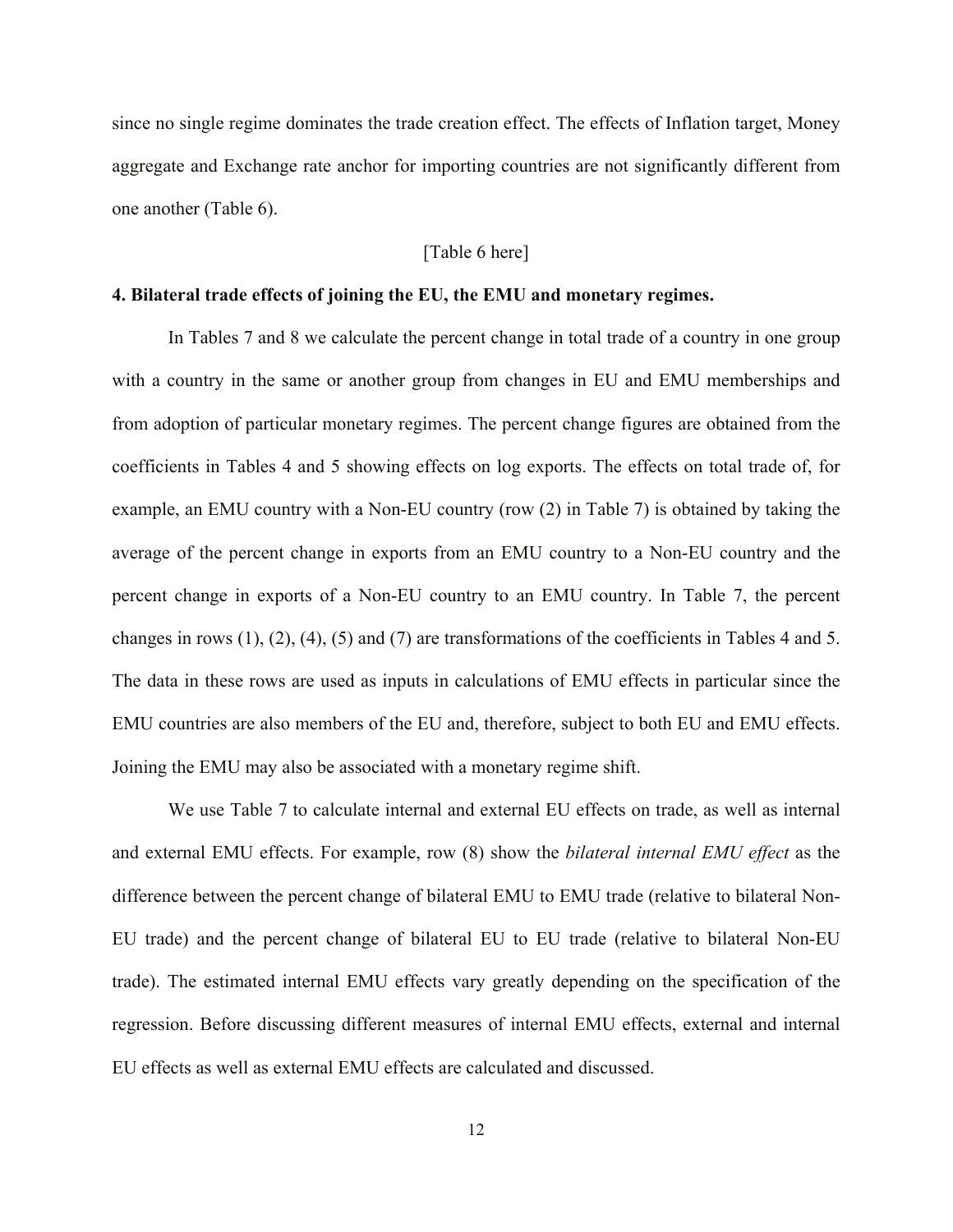Row (1) in the table shows the *external EU effect* as the percent change in trade between an EU country outside the EMU and a non-EU country relative to trade between two Non-EU countries. Three out of the four regressions imply substantial trade diversion  $6$  effects of EU membership in the sense that EU-membership reduces bilateral trade with non-EU countries.

The *external EMU effect* in row (3) is obtained by taking the difference between row (2) showing the change in trade of EMU countries with Non-EU countries and row (1) showing the external EU effect. The result depends on which set of regressions the estimate is based on. The regressions for the longer period in Table 4 indicate a positive external EMU effect while the regressions for the shorter period in Table 5 indicate that joining the EMU adds to the trade diversion of EU membership.

The changes in row (4) refer to the *internal EU effect* as the percent change in trade between two EU members outside the EMU relative to trade between two non-EU countries. The estimates of this effect are positive in all cases but they vary between +84 percent and +2.1 percent. The lowest estimate is obtained when monetary regimes are included in the regressions for the period 1999-2007.

Row (5) refers to changes in trade between EMU countries and EU countries outside the EMU relative to trade between Non-EU countries Thus, these changes incorporate the internal EU effect as well as an external EMU effect relative to other EU countries. An *external EMU effect relative to EU* countries in row (6) can be calculated as the difference between rows (5) and (4).

<sup>&</sup>lt;sup>6</sup> The trade diversion from trade with Non-EU countries to EU or EMU countries does not imply that there is a welfare loss, since the change in trade patterns is caused by transactions or information costs rather than by tariffs or quotas.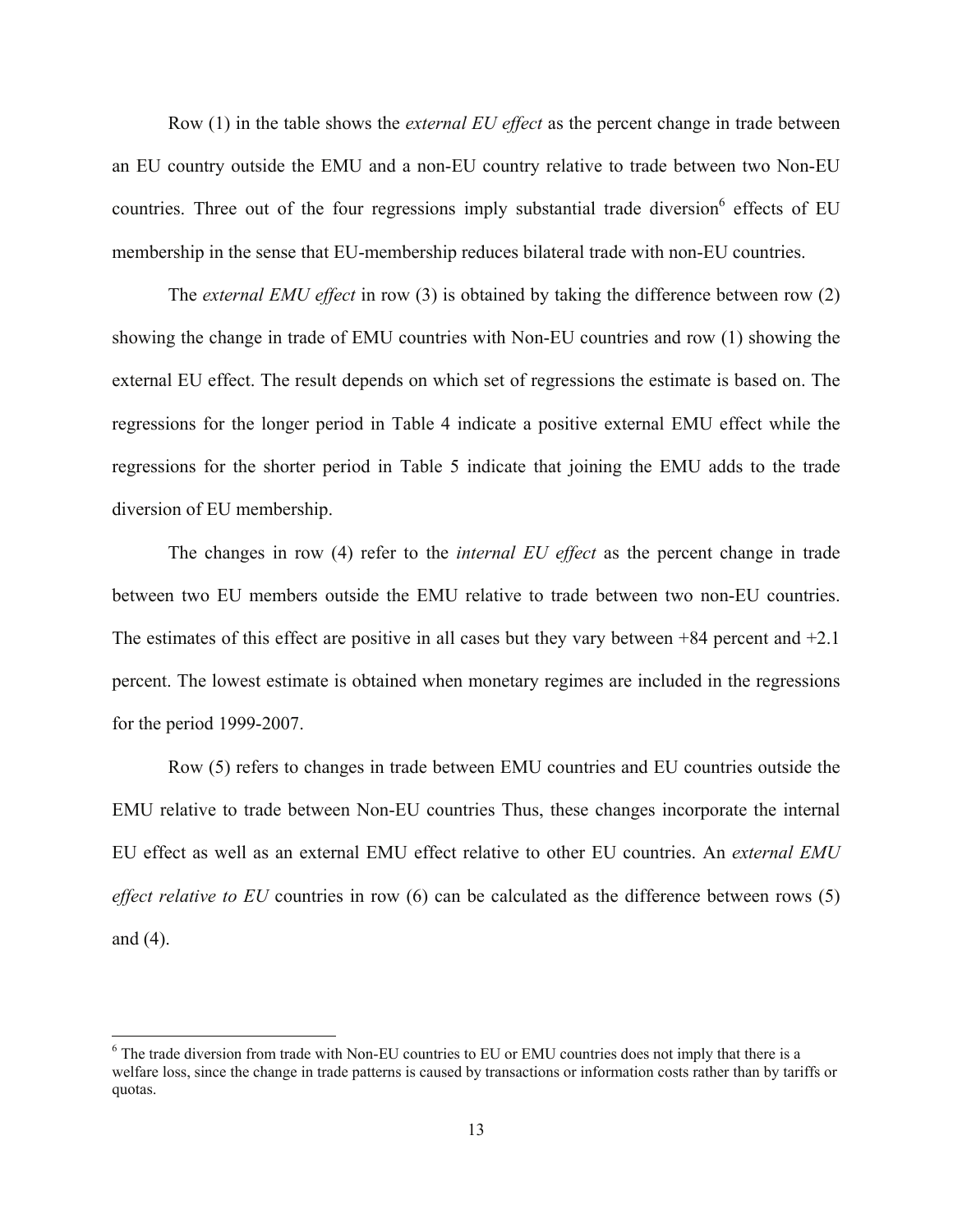The *external EMU effect relative to EU* in row (6) can be compared to the external EMU effect in row (3). There is no obvious reason for these effects to be very different unless EMU and EU effects interact or the estimate of the EMU effect relative to the EU depends on unobservable factors. A comparison between the rows show that the two estimates of the external EMU effect based on data for the shorter time period are consistent while the estimates based on the longer time series are inconsistent and very sensitive to the sample of countries included in the regressions. This observation is a cause for concern with respect to the estimates based on data for the longer period.

Turning to internal bilateral trade effects of EMU membership we produce two alternative estimates in rows (8) and (9). As noted, one estimate is the *bilateral internal EMU effect* in row (8) defined as the difference between row (7) for the percent increase in internal EMU trade relative to internal non-EU trade and row (4) for the internal EU effect. The estimates based on the longer data series are extremely large while the estimates based on the shorter time series are small and even negative (but clearly not statistically significant) when monetary regime shifts have been accounted for. These results are puzzling

Since joining the EMU involves joining a currency union as well as a change in monetary regime and conduct of monetary policy a better measure of the trade enhancing effect of the currency union may be the difference between the percent change in bilateral trade between EMU countries in row (7) (relative to bilateral NonEU trade) and the percent change in bilateral trade between EMU and other EU countries (relative to NonEU trade) in row (5). This *unilateral internal EMU effect* in row (9) controls for the change in monetary regime and policy of the trading partner joining the EMU. This effect is the relevant measure of the trade expansion facing an EU country joining the EMU.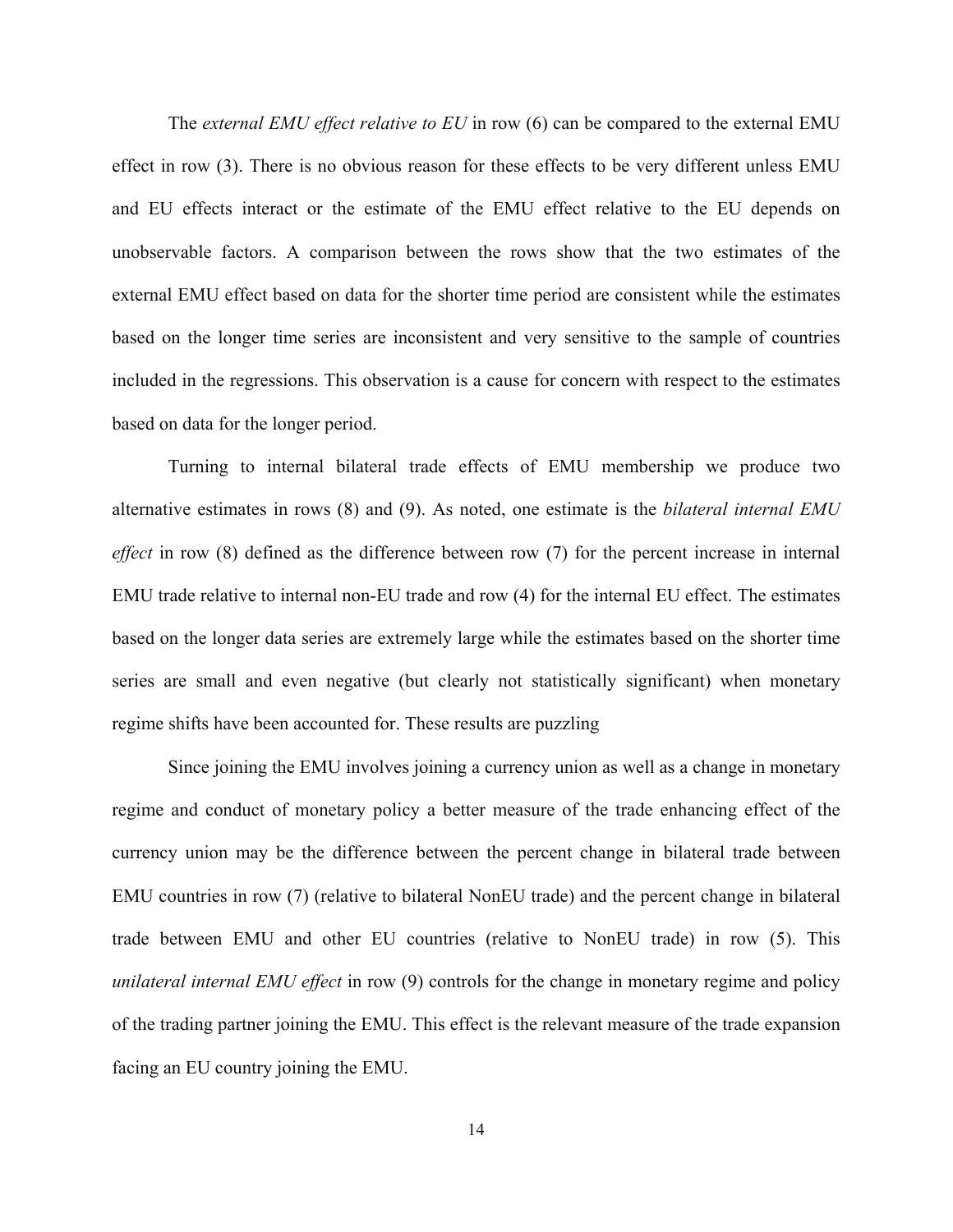The estimate of the unilateral internal EMU effect is also very sensitive to the length of the estimation period. Estimates based on Table 4 regression are of the magnitude 100 percent while estimates based on data for the shorter period in Table 5 regressions are of the magnitude 10 percent. It can be noted that controlling for monetary regime of both trading partners increases the estimate of the internal EMU effect from 8 to 13 percent.

The very large estimates of internal EMU effects based on Table 4 regressions are consistent with Rose's (2001) original estimates of currency union effects on trade. We are nevertheless skeptical of estimates of this magnitude, in particular, because the effects of the EMU on external trade between the EMU and other EU countries are very large as well. These effects cannot be explained by the currency union per se. It is possible that EMU effects and EU effects cannot be clearly disentangled and that the effects of the EMU on the conduct of monetary policy are not sufficiently accounted for in the monetary regime variables.

The final row in Table 7 shows the trade effect for two countries joining a regional trade arrangement based on the regressions for the period 1980-2007 in Table 4. These effects are on the same order of magnitude as the internal EMU effects and the internal EU effect.

#### [Table 7 here]

In Table 8 trade expansion effects (exports plus imports) of different monetary regimes are shown in percent relative to trade between two countries belonging to the group "Other" in the IMF classification. The regime of the exporting country is shown horizontally while the regime if the importing country is shown vertically. Thus, the diagonal shows the trade effect when both countries belong to the same group. A pattern emerges although the differences among regimes are not statistically significant in Table 6 with the exception of inflation targeting relative to other regimes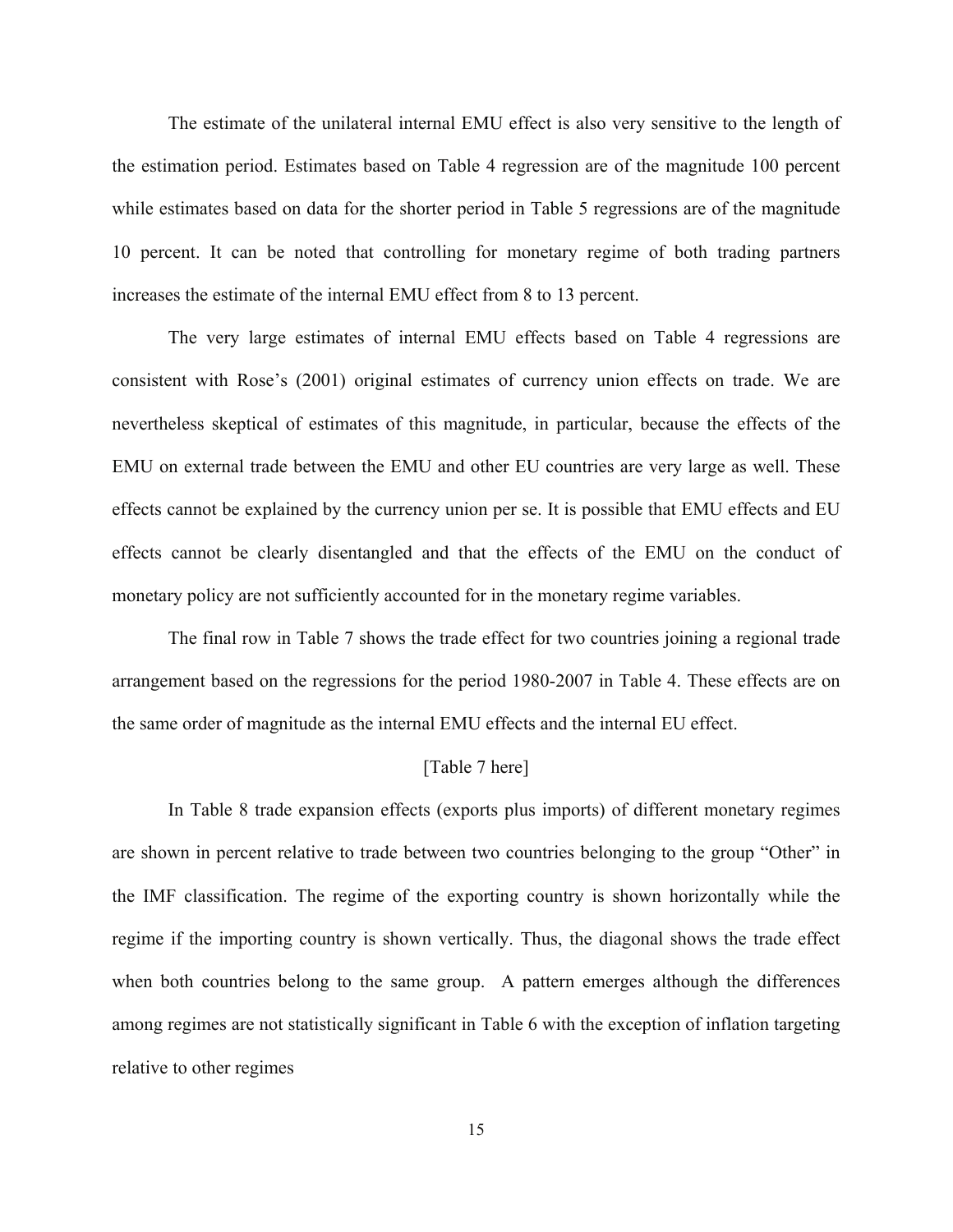The strongest trade enhancing effect occurs when both trading partners target inflation (19.5 percent). Inflation targeting is also the most trade enhancing regime for exporters in trade with countries using other regimes (15.7 percent on the average), as well as for importers in trade with exporters using other regimes (13 percent on the average). While countries classified as adopting Other monetary regime clearly trade less than other countries, there is no clear ranking of trade effects of Money aggregate targeting, Exchange rate targeting and IMF supported regimes. Targeting a monetary anchor seems to have the second largest effect for exporters while ER anchor seems to have the second largest effect for importers. Thus, the only unambiguous conclusion we can draw from Table 8 is that inflation targeting contributes to trade expansion independent of the regime of the trading partner.

#### [Table 8 here]

#### **5. Trade expansion and inflation targeting in Asia**

The analysis in the previous section indicates that the trade creation effects of regional integration going beyond basic trade policy can be substantial. The reduction in a variety of barriers to mobility of goods and services in Europe has been in process for several decades within the EU framework. A range of political forces arising in the aftermath of World War II played an important part in motivating the European countries to trade off a degree of sovereignty against increased political and economic integration. There are no obvious similar political motivations for Asian countries to emulate the European model for both widening and deepening integration in the foreseeable future.

Monetary regime shifts can be implemented by a country without coordination with other countries. The results presented in the previous section indicate that inflation targeting, in particular, expands international trade even if trading partners do not adopt the same regime. In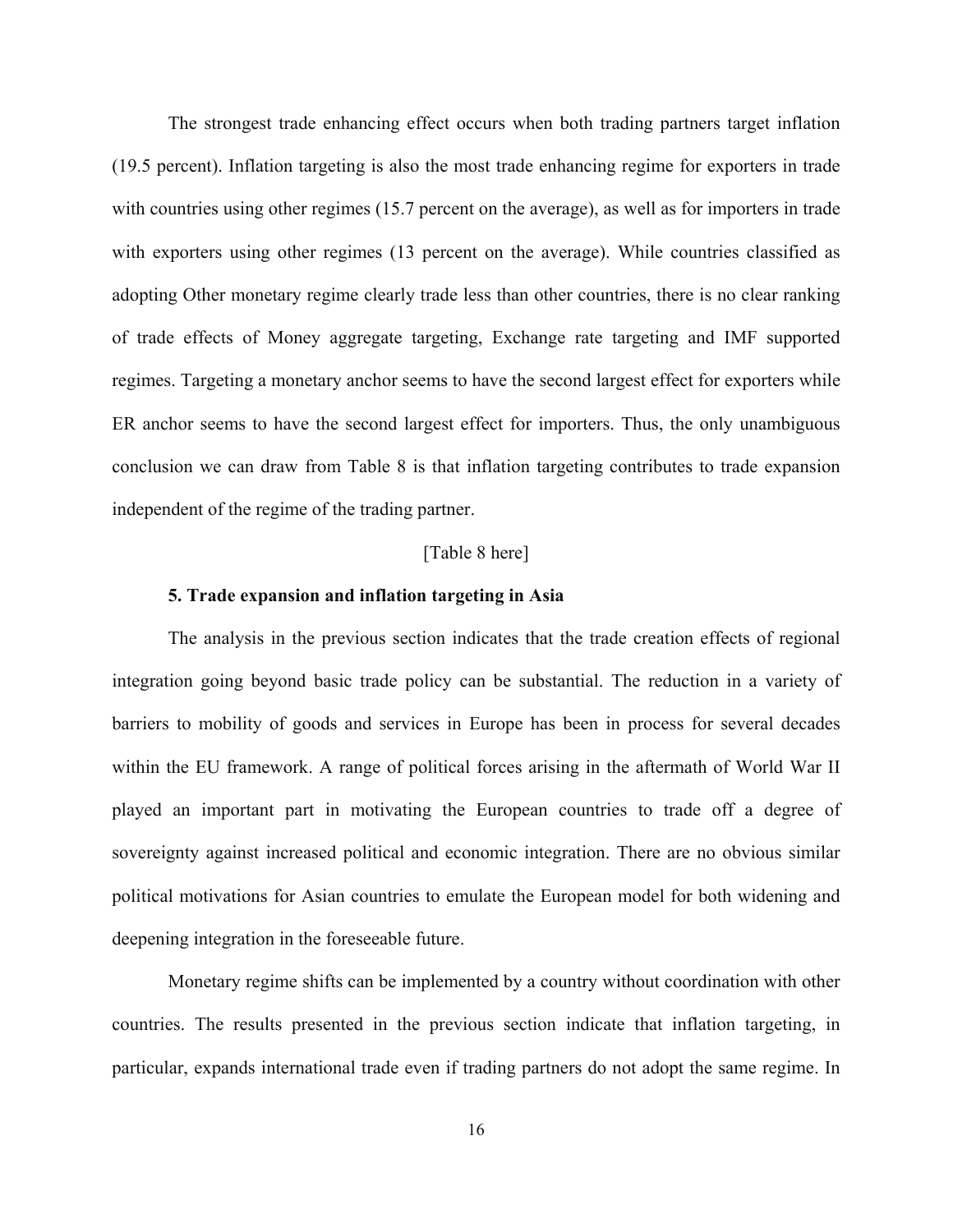this section we take a closer look at the development of international trade of inflation targeting countries in Asia.

There are many case studies on emerging markets' economic performance under inflation targeting. Most of these studies look at output and inflation and focus on the sample of Latin American and emerging transition countries. In general, these countries adopted inflation targeting for the purpose of disinflation.<sup>7</sup>

The statistical evidence supporting inflation targeting as a successful monetary policy regime is inconclusive. Vega and Winkelried (2005), IMF (2006), and Conçalves and Salles (2008) suggest that developed and developing countries adopting inflation targeting have experienced lower inflation as well as better output performance. Ball and Sheridan (2005) argue that the decline in inflation after the introduction of inflation targeting in OECD countries is simply the result of inflation reverting to its mean after a period of relatively high inflation. They do not observe any output effect. Mishkin and Schmidt-Hebbel (2007) divide the sample of non inflation targeting countries into control groups with different regimes in order to evaluate inflation targeting relative to different benchmarks. They find that the choice of control group is important for the results. Inflation targeting leads to reduced inflation in countries relative the period before inflation targeting but when these countries are compared with non-targeting countries there is no gain.

 Monetary policy consideration cannot be disentangled from exchange rate policy. Inflation targeting requires exchange rate flexibility. When adopting inflation targeting, most countries accept that market fundamentals determine the exchange rates although there are varying degrees of foreign exchange market intervention. Schaechter, Stone, and Zelmer (2000)

<sup>&</sup>lt;sup>7</sup> See, for example, see Bernanke, Lauback, Mishkin, and Posen (1999) and Levin, Natalucci and Piger (2004).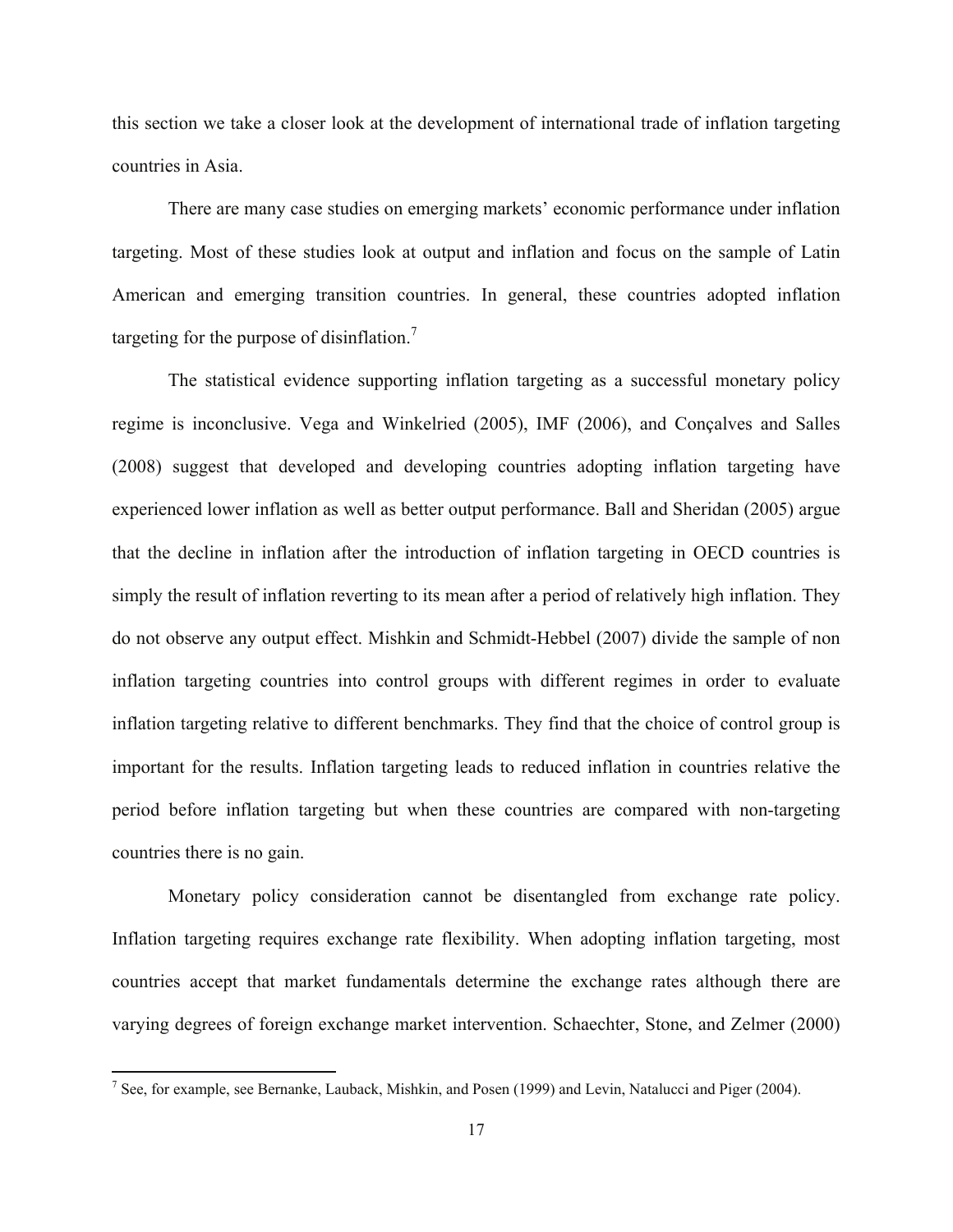note that under inflation targeting "exchange rate stability can be defined as a policy framework with an exchange rate value credible enough to convince markets that the inflation target will not be threatened by a currency crisis." (p. 19). This statement implies that there are constraints on intervention under inflation targeting but intervention can contribute to a degree of exchange rate stability as long as the exchange rate is consistent with longer term fundamentals.

Schaechter, Stone, and Zelmer find in case studies of six emerging countries<sup>8</sup>, that six of the countries experienced several years of sound macroeconomic policies and exchange rate stability after the adoption of inflation targeting. The exception was Brazil where the exchange rate was under pressure in 1999.

 Rose (2007) find that exchange rate volatility of inflation targeting countries is relatively low. He uses cross-sectional analysis of 42 industrialized and emerging market based on monthly data for exchange rates for the period 1990-2005. Edwards (2006) finds that the adoption of inflation targeting did not increase nominal and real exchange rate volatility.

 The performance of inflation targeting countries in terms of real exchange rate volatility as well as general macroeconomic stability can contribute to the trade expansion associated with inflation targeting as noted in the previous section.

 Turning to experiences with inflation targeting in Asia, four countries have adopted this regime as of 2009 as shown in Table 3. The four countries are Indonesia, the Philippines, South Korea and Thailand. Indonesia shifted from monetary aggregate targeting to inflation targeting in 2005. The Philippines made the same shift in 2003, South Korea in 2001. Thailand shifted from an IMF supported regime<sup>9</sup> to inflation targeting in 2001. The Philippines and South Korea are

<sup>&</sup>lt;sup>8</sup> Brazil, Chile, Czech Republic, Israel, Poland, and South Africa.<br><sup>9</sup> See Table 2 for definitions of regimes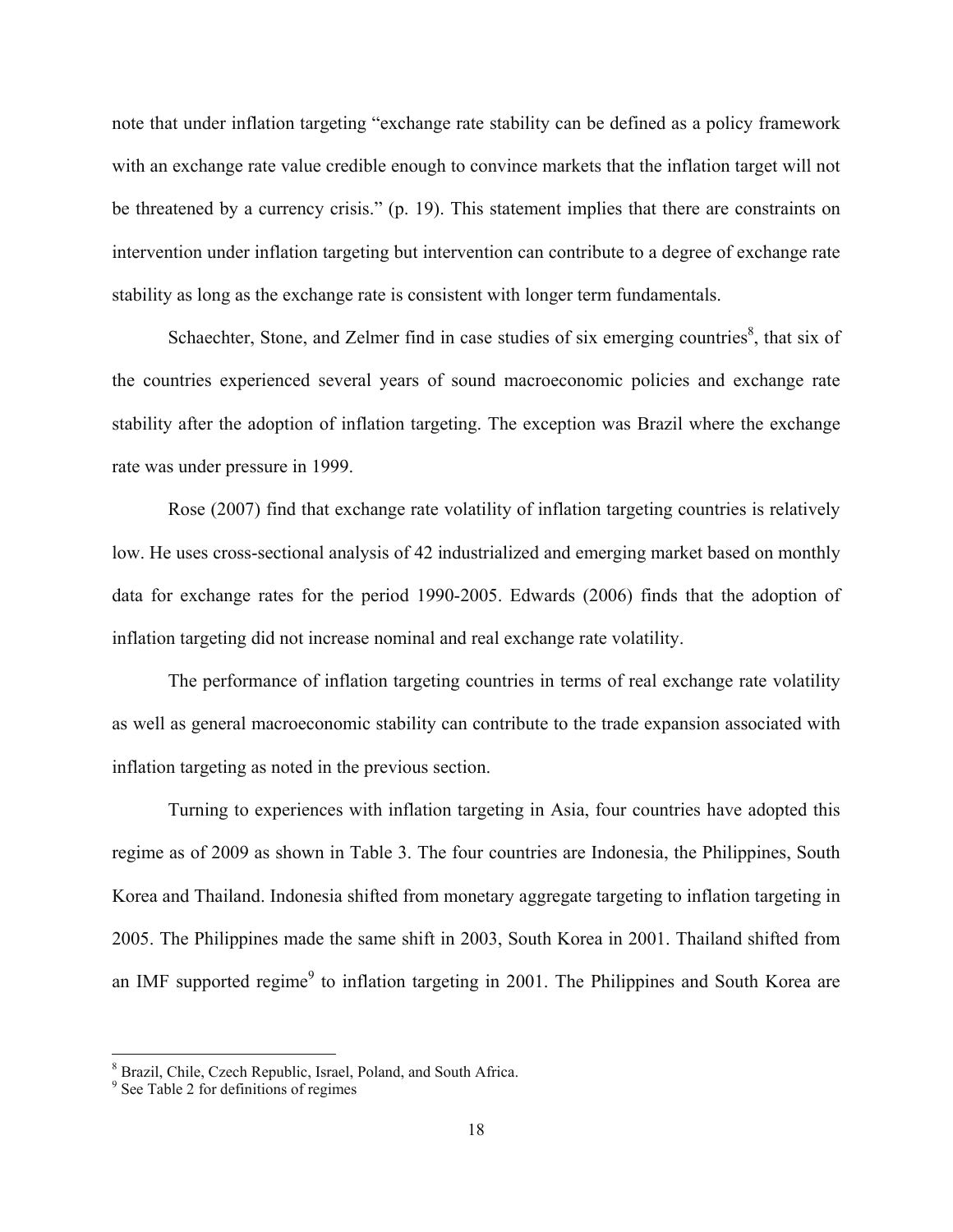considered independently floating while Indonesia and Thailand intervene to dampen exchange rate fluctuations.

 Table 3 shows the exchange rate and monetary regimes for other Asian countries as well. China, Hong Kong and Singapore are exchange rate anchor countries. India and Malaysia are classified by IMF as adopting "Other" monetary regime in combination with managed floating. In other words, the latter countries have neither a pegged exchange rate nor a floating rate. Although they do not announce an exchange rate target they are likely to have one.

 Figure 1 shows how the volume of exports and the ratio of exports to GDP developed before and after the adoption of inflation targeting in Thailand, South Korea, the Philippines and Indonesia. The volume of exports increased in all the countries before as well as after the regime shift until the financial crisis in 2008 caused a decline in exports. The export ratio, on the other hand, seems to have declined for a period after the adoption of inflation targets in all the four countries. The decline seems to have been temporary in Thailand and South Korea but the declines in the Philippines and Indonesia look like trends.

#### [Figure 1 here]

 On the face of it the patterns in Figure 1 seem to contradict the empirical results presented in the previous section. However, the patterns could be explained if the shift to inflation targeting also caused real exchange rate adjustment. Figure 2 shows real exchange rate developments and ratios of exports to GDP in nine Asian countries. The real exchange rates of both Indonesia and the Philippines have been appreciating and the export ratios have been declining since the countries adopted inflation targets. South Korea's export ratio fell to begin with along with an appreciating currency after the adoption of inflation targeting in 2001 but since 2003 the export ratio has been increasing in spite of an appreciating real exchange rate.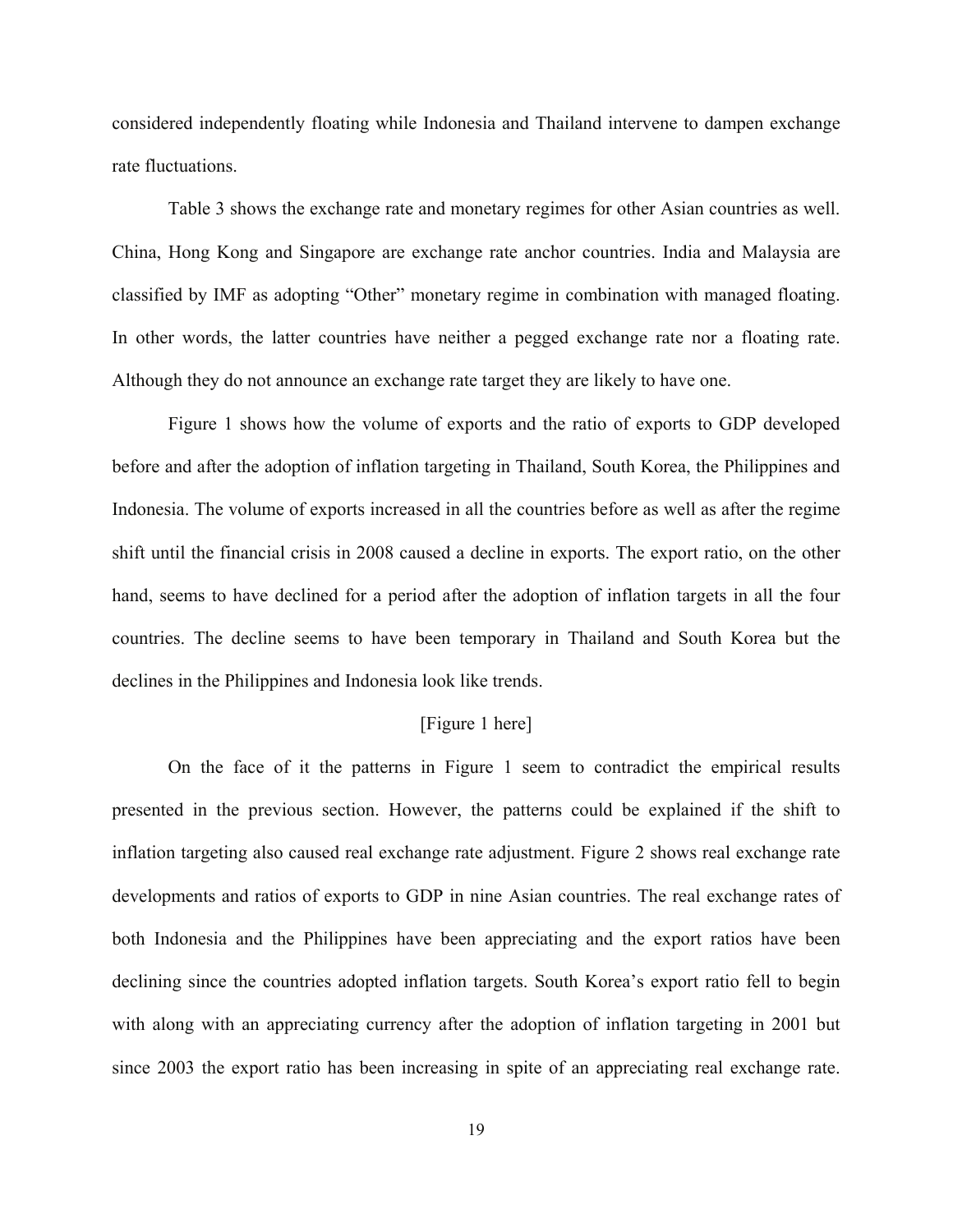Thailand also began a period of real appreciation at the time of the shift to inflation targeting in 2001 but the trendwise increase in the export ratio continued for most of the period.

 Observation of the diagrams in Figure 2 alone gives the impression of a negative effect on the export ratio of inflation targeting. Thus, the positive effect on trade of the inflation target regime observed in the analysis in the previous section is conditional on controlling for real exchange rate changes. The shift to inflation targeting may cause a real appreciation for a period because the monetary regime shift is often associated with a shift towards a more disciplined macroeconomic policy. The real appreciation should be temporary, however. Therefore, the trade creating effect of a shift to inflation targeting may not be observable during an adjustment period.

#### [Figure 2 here]

#### **6. Conclusions and Implications**

Searching for a stable monetary regime is a challenge for central bankers around the world and a crucial issue among Asian policymakers for two reasons. First, Asian crisis-hit economies during 1997-98 were forced to abandon the fixed exchange rate system. Since then, the exchange rates of most Asian countries have been floating more or less freely. Second, in the past two decades Asian economies have experienced a marked increased in international trade and capital flows particularly from, and lately to, developed countries. Although openness often improves long-run macroeconomic performance, it may expose countries to the risks of economic and financial disruption in times of global shocks. Choosing the right monetary and exchange rate regimes can be critical for alleviating the effects of external shocks and enhancing the prospects for long-term export led economic growth.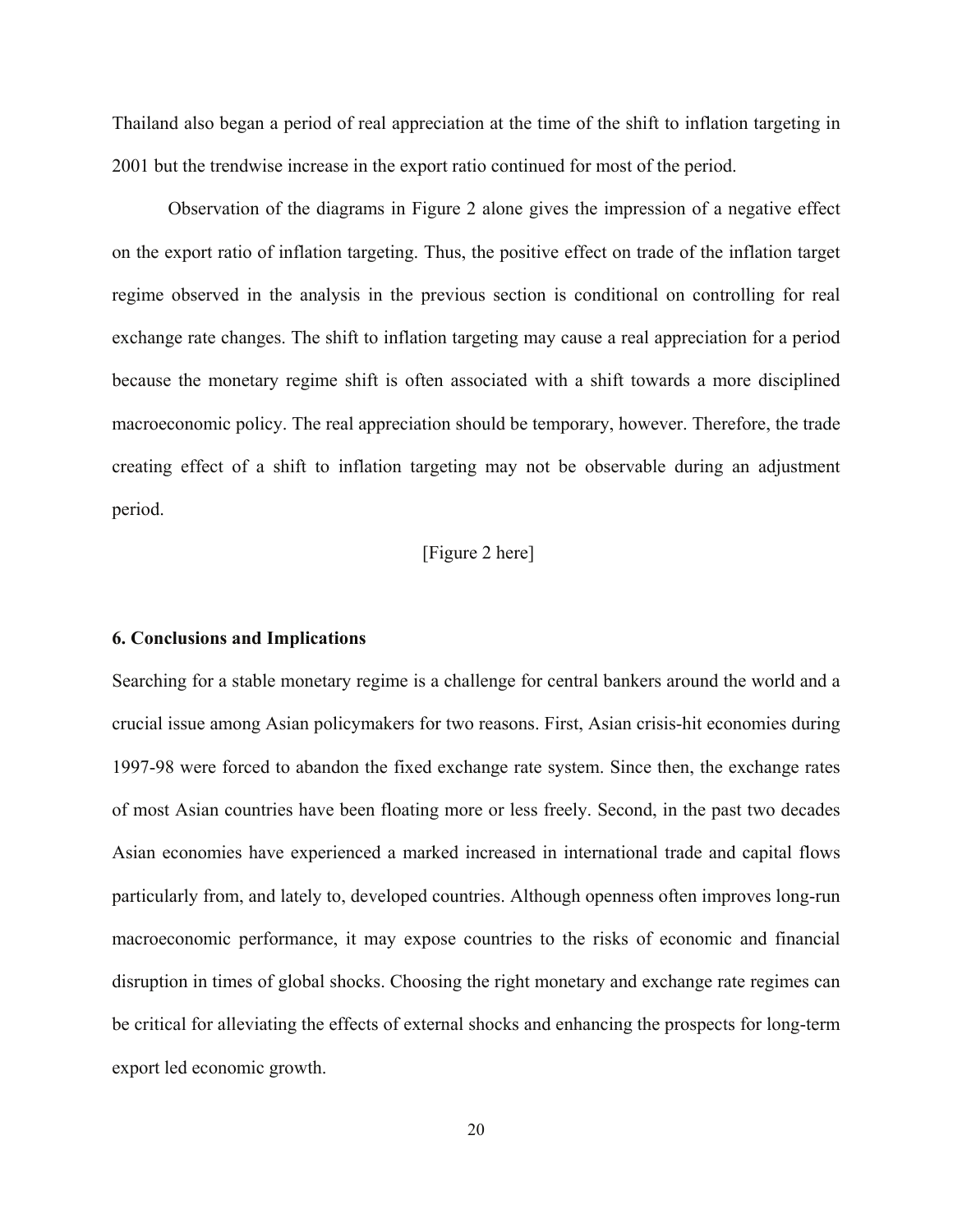The European model for deeper regional monetary integration and increased monetary stability may seem attractive. The evidence presented here and in other papers indicates that the European Monetary Union (EMU) has contributed to increased trade but the magnitude of the internal trade creating effects remain controversial and estimates range from very large in the order of magnitude of 100 percent to small and almost negligible. It has proven difficult to disentangle currency union effects from long term trends of increased integration within the internal market, and to disentangle the effects of the creation of a currency union from effects of simultaneous shifts in the monetary regimes and the conduct of monetary policy in the countries joining the currency union.

 The estimates of very large trade creating effects of the EMU in regressions for the period 1980-2007 are associated with large trade effects relative to countries outside the currency union as well. We take that as an indication that other factors than the creation of the currency union per se explain most of the trade creation. Effects of deepening of the internal market and of changes in the conduct of monetary policy may be particularly important.

 The political circumstances that led to deepened integration, including monetary integration are not easily reproduced. Even if the political will for increased economic integration exists the most immediate gains are likely to follow from the reduction of barriers to mobility of goods, services and factors of production. There is no strong evidence that a currency union contributes much to such mobility. The choice of monetary regime as well as the conduct of monetary policy matter, however. The results presented here indicate that inflation targeting contributes substantially to trade. The trade creating effects of the EMU may also be partly explained by the shift to inflation targeting by the European Central Bank for countries that prior to the EMU had central banks with low credibility.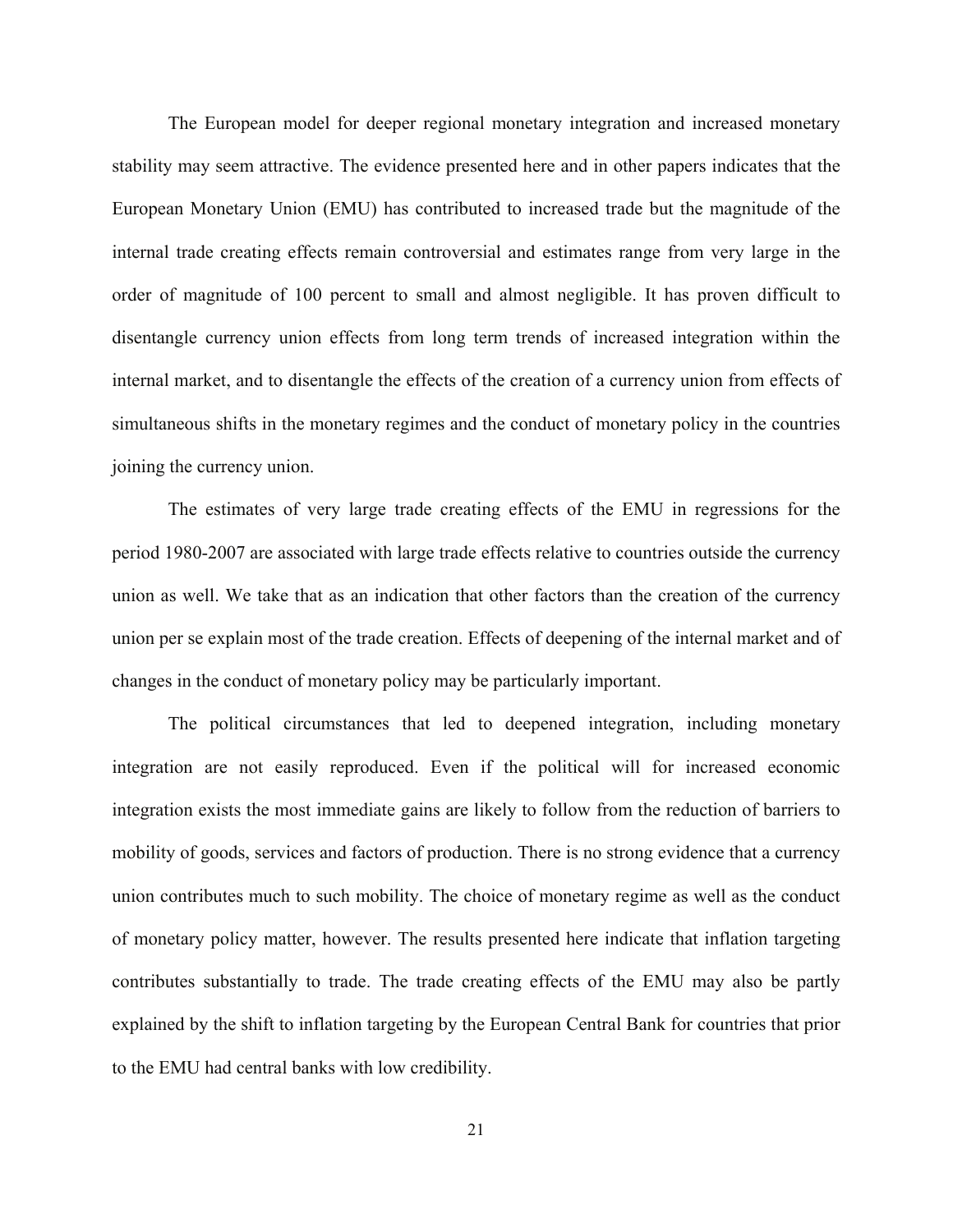#### **References:**

- Anderson, J.E. and van Wincoop, E. (2003) "Gravity with Gravitas: A Solution to the Border Puzzle," *American Economic Review*, 93(1), 170-192.
- Angkinand, A., Permpoon, O. and Wihlborg, H. (2009) "The Impact of Exchange Rate and Monetary Regimes on Trade Flows: What Are the Lessons from EU Experiences?", presented at the Annual Conference on European Integration, Swedish Network for European Studies in Economics and Business, Sweden.
- Berger, H. and Nitsch, V. (2008) "Zooming out: The trade effect of the euro in historical perspective*," Journal of International Money and Finance*, 27(8), 1244-1260.
- Bernake, B., Lauback, T., Mishkin, F., and Posen, A.S. (1999) *Inflation Targeting: Lessons from the International Experience*. Princeton, NJ: Princeton University Press.
- Carrère, C. (2006), "Revising the Effects of Regional Trade Agreements on Trade Flows with Proper Specification of the Gravity Model." *European Economic Review*, 50, 223-247.
- Conçalves, Carlos Eduardo S. and Joao M. Salles (2008) "Inflation Targeting in Emerging Economies: What do the Data Say?" *Journal of Development Economics*, 85, 312-318.
- De Nardis, S. and Vicarelli, V. (2003) "The impact of the euro on trade" *European Network of Economic Policy Research Institutes working paper* no. 17.
- Edwards, S. (2006) "The Relationship between Exchange Rates and Inflation Targeting Revisited," *NBER Working Paper* No. 12163. National Bureau of Economic Research.
- Flam, H. and Nordström, H. (2003) "Trade volume effects of the euro: Aggregate and sector estimates," *Institute for International Economic Studies Seminar* Paper no. 746.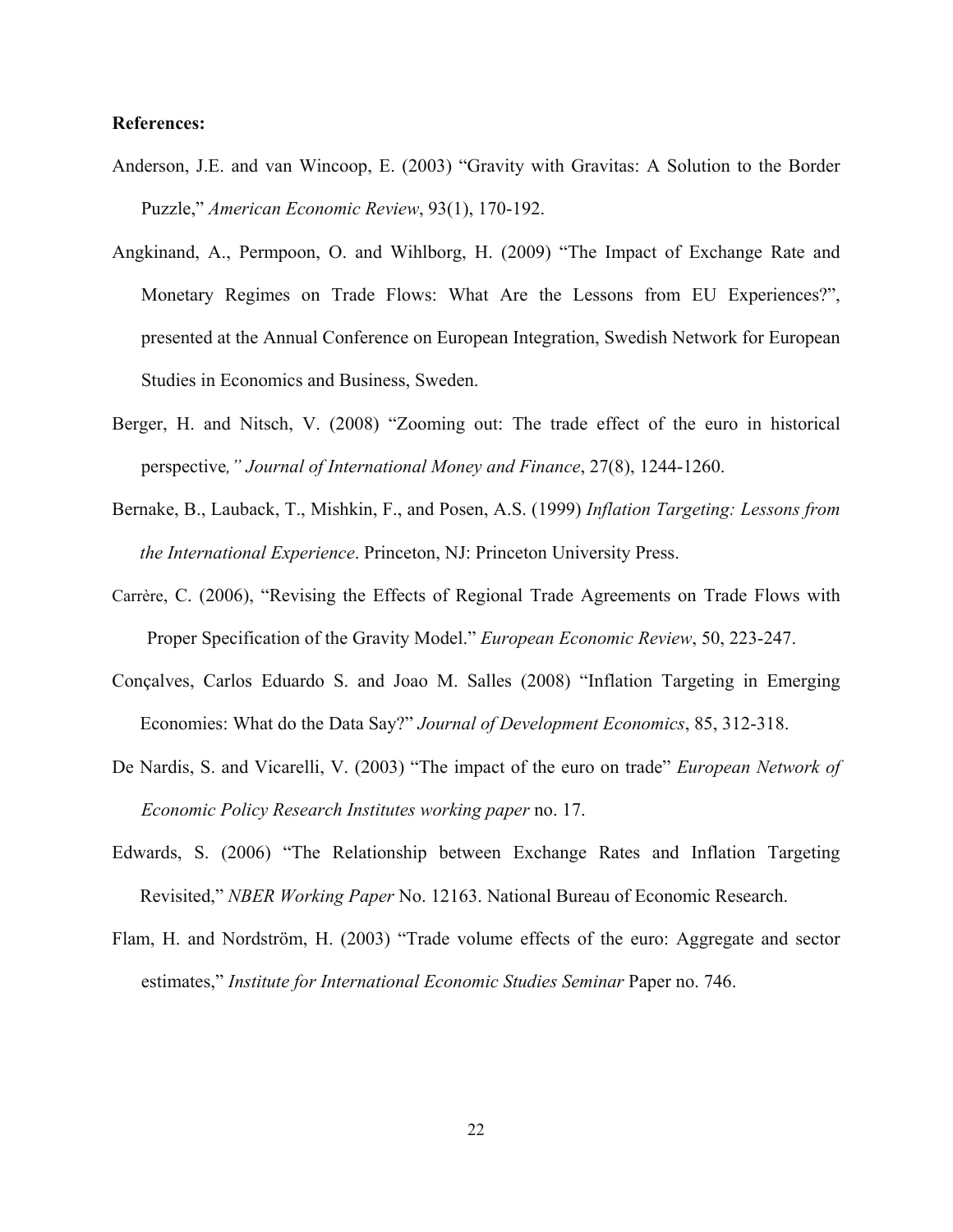- Frankel, J. (2008) "The Estimated Effects of the Euro and Trade: Why Are They Below Historical Effects of Monetary Unions Among Smaller Countries?" *NBER Working Paper*  No. 14542. National Bureau of Economic Research.
- International Monetary Fund (2006) "Inflation Targeting and the IMF", *Board Paper,* International Monetary Fund.
- Levin, Andrew T., Fabio M. Natalucci, and Jeremy M. Piger (2004) "The Macroeconomic Effects of Inflation Targeting," *Federal Reserve Bank of St. Louis Review*, July/August, 86(4), 51-80.
- Micco, A., Stein, E. and Ordoñez, G. (2003) "The Currency Union Effect on Trade: Early Evidence from EMU," *Economic Policy*, 18(37), 315-356.
- Persson, T. (2001) "Currency unions and trade" *Economic Policy*, vol. 16, no. 33, p. 435-448.
- Rose, A. (2001) "Currency unions and trade: the effect is large" *Economic policy*, vol. 16, no. 33, p. 449-461.
- Rose, A. (2007) "A Stable International Monetary System Emerges: Inflation Targeting is Bretton Woods, Reversed." *Journal of International Money and Finance*, 26, 663-681
- Schaechter, A., Stone, M.R., and Zelmer, M. (2000) "Adopting inflation targeting : practical issues for emerging market countries." *IMF Occasional Paper* No. 202, International Monetary Fund.
- Vega, M. and Winkelried, D. (2005). "Inflation Targeting and Inflation Behavior: A Successful Story?" *International Journal of Central Banking*, 1(3), 153-175.
- Mishkin, F. and Schmidt-Hebbel, K. (2007) "Does Inflation Targeting Make a Difference?" *NBER Working Paper* No. 12876 , National Bureau of Economic Research.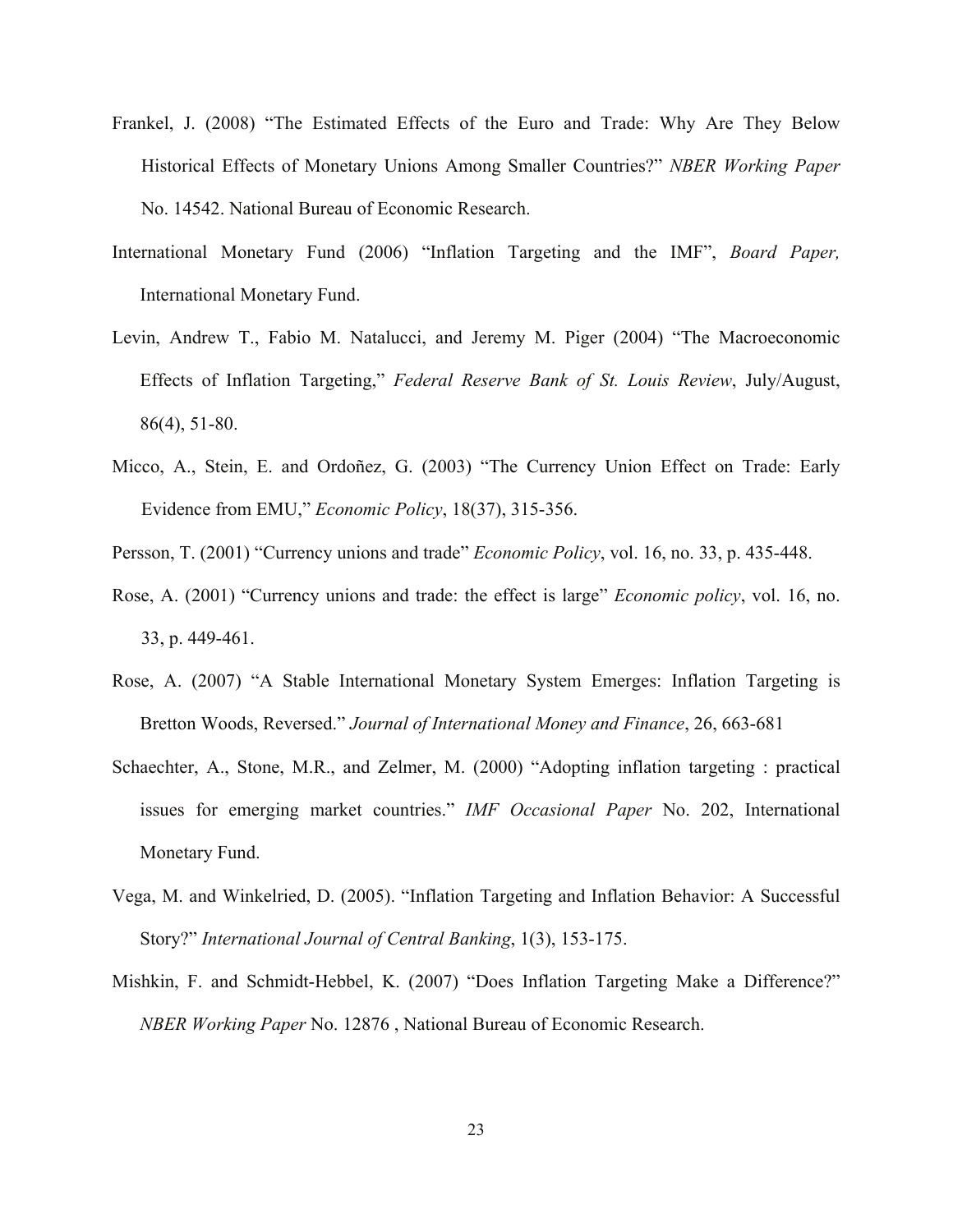**Figure 1.** Exports/GDP during the pre- and post adoption of inflation targeting regimes for four Asian countries, quarterly data, 1993:Q1 – 2008: Q4



Note: The date for the adoption of the inflation targeting regime is from Rose (2007).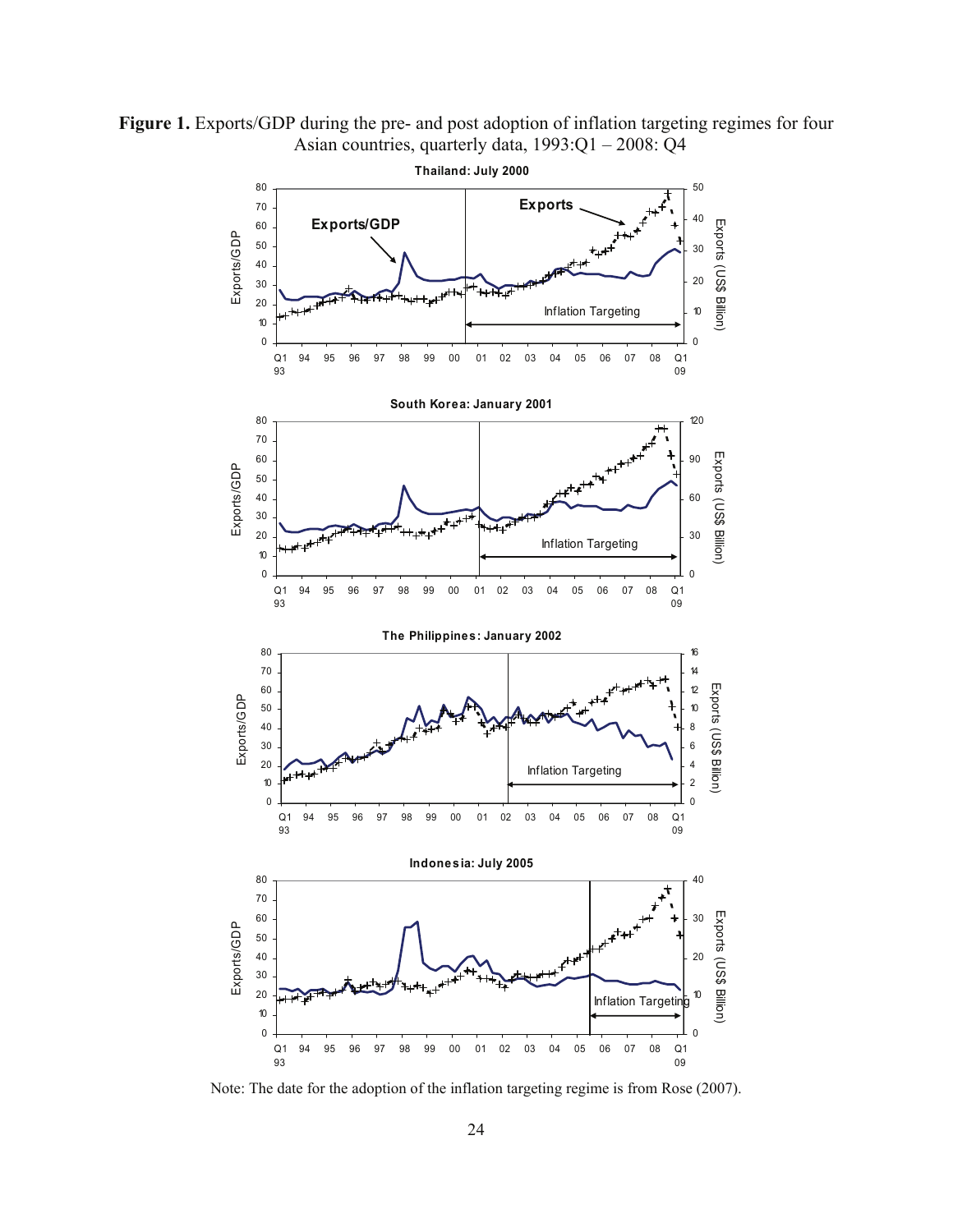

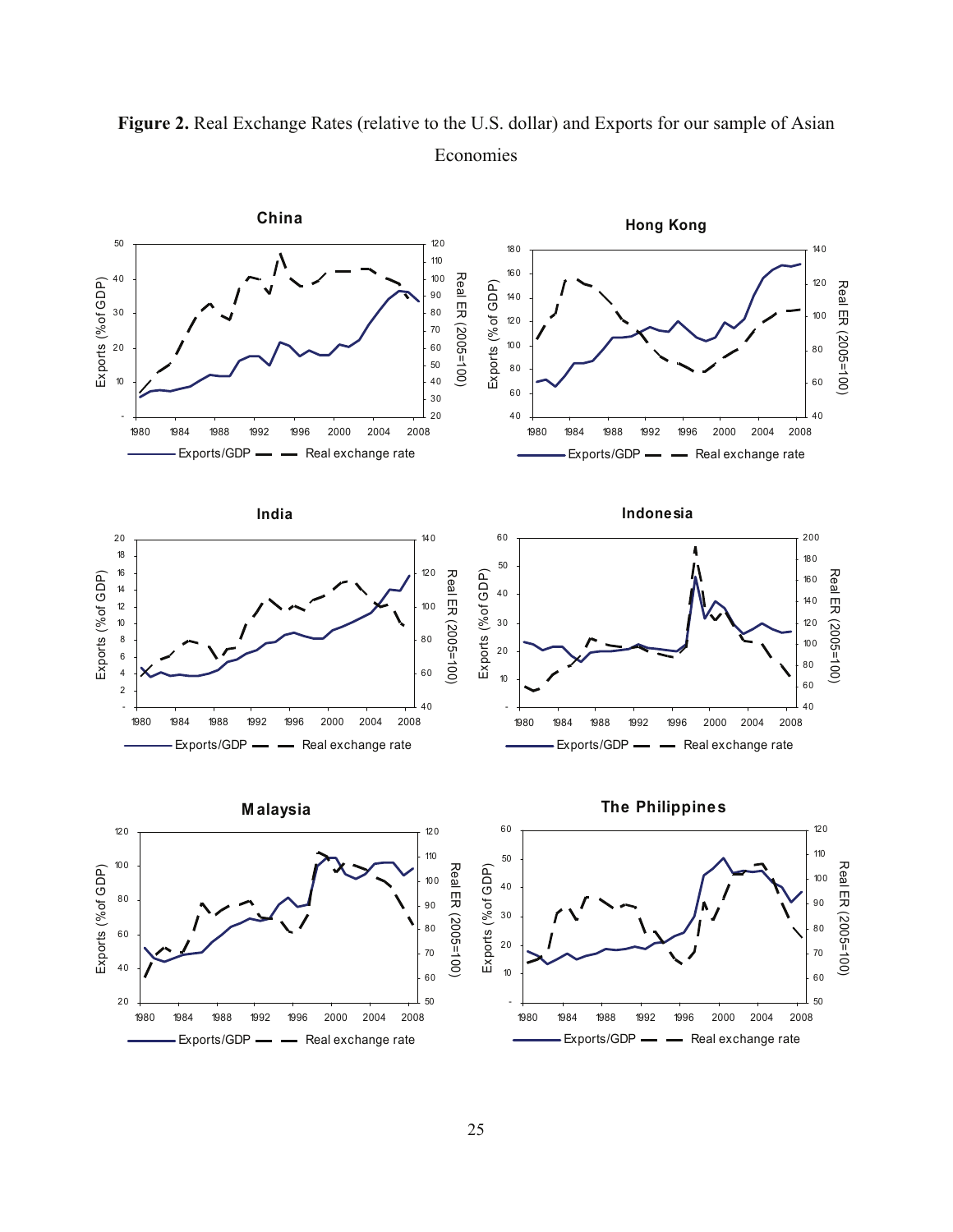

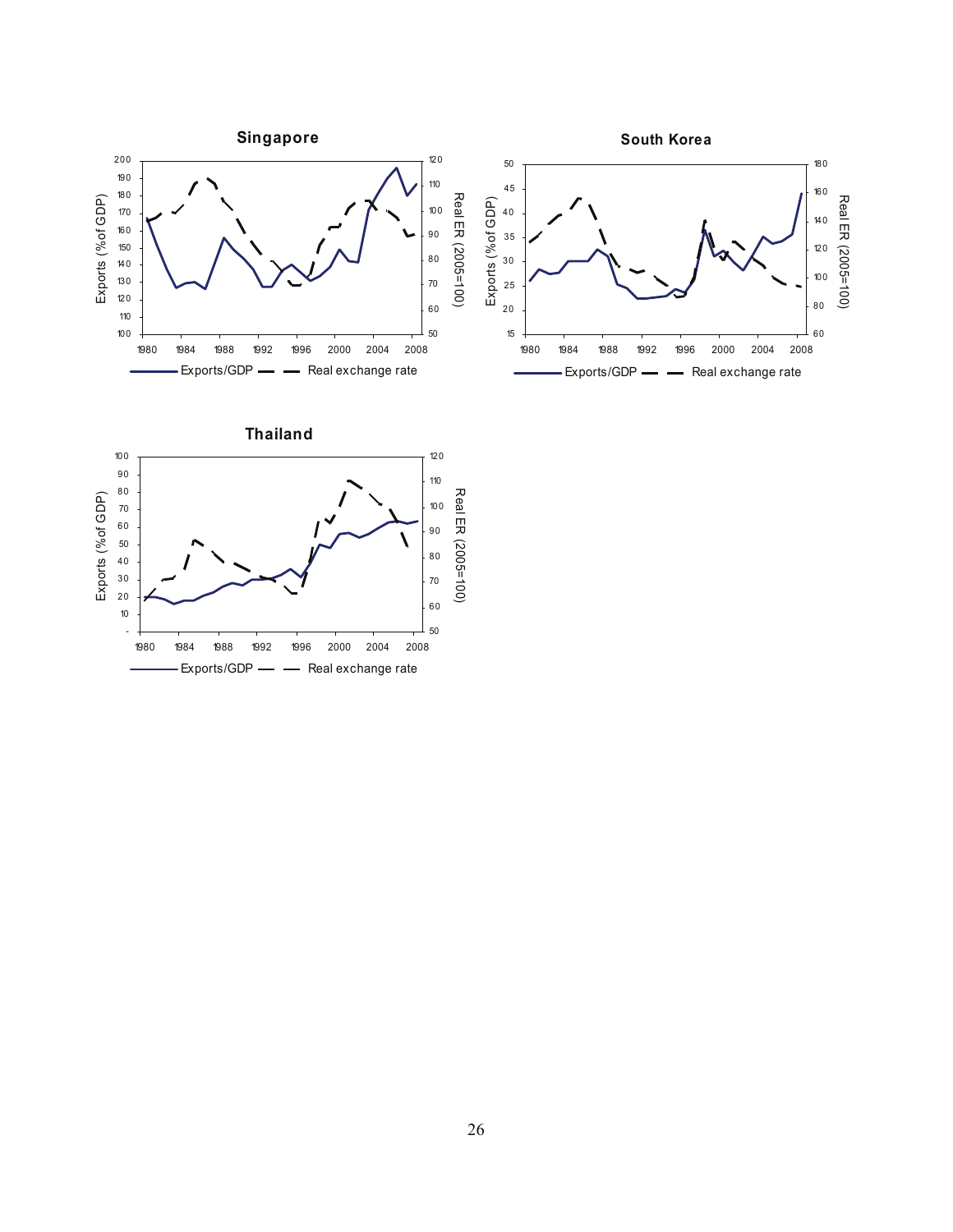| <b>Contract</b>                                                     |
|---------------------------------------------------------------------|
|                                                                     |
| l                                                                   |
| I                                                                   |
|                                                                     |
| $\frac{1}{2}$                                                       |
|                                                                     |
| $\begin{bmatrix} 1 & 1 & 1 \\ 1 & 1 & 1 \\ 1 & 1 & 1 \end{bmatrix}$ |
|                                                                     |
|                                                                     |
|                                                                     |
|                                                                     |
|                                                                     |
| $\zeta$                                                             |
|                                                                     |
|                                                                     |
| )<br>)<br>)<br>)<br>Í.                                              |
|                                                                     |
| ζ                                                                   |
|                                                                     |
|                                                                     |
|                                                                     |
| İ                                                                   |
|                                                                     |
|                                                                     |
| i                                                                   |
| l<br>.,                                                             |
|                                                                     |
|                                                                     |
|                                                                     |
| ĺ                                                                   |
|                                                                     |

| 1. EMIL             |             |                    | 2. EU/NonEMU    |                                                                                                                                                                                                                                                                                   | $3.$ Non EU  |                  |
|---------------------|-------------|--------------------|-----------------|-----------------------------------------------------------------------------------------------------------------------------------------------------------------------------------------------------------------------------------------------------------------------------------|--------------|------------------|
| Date of joining EMU |             | Date of joining EU |                 | Industrial Countries                                                                                                                                                                                                                                                              |              | Emerging Markets |
| 1-Jan-1999          | Austria     | 1973               | Denmark         | Australia                                                                                                                                                                                                                                                                         | Argentina    | Philippines      |
|                     | Belgium     | 1973               | United Kingdom  | Canada                                                                                                                                                                                                                                                                            | Brazil       | Mexico           |
|                     | Finland     | EEA, 1992          | Iceland         | Japan                                                                                                                                                                                                                                                                             | Bulgaria     | Morocco          |
|                     | France      | EEA, 1992          | Norway          | New Zealand                                                                                                                                                                                                                                                                       | Chile        | Nigeria          |
|                     | Germany     | EEA, 1992          | Sweden          | Switzerland                                                                                                                                                                                                                                                                       | China        | Pakistan         |
|                     | Ireland     | 1-May-2004         | Czech Republic  | <b>United States</b>                                                                                                                                                                                                                                                              | Colombia     | Paraguay         |
|                     | Italy       |                    | Estonia         |                                                                                                                                                                                                                                                                                   | Croatia      | Peru             |
|                     | Luxembourg  |                    | Cyprus          |                                                                                                                                                                                                                                                                                   | Ecuador      | Romania          |
|                     | Netherlands |                    | Latvia          |                                                                                                                                                                                                                                                                                   | Egypt        | Russia           |
|                     | Portugal    |                    | Lithuania       |                                                                                                                                                                                                                                                                                   | Hong Kong    | Singapore        |
|                     | Spain       |                    | Hungary         |                                                                                                                                                                                                                                                                                   | India        | Sri Lanka        |
| $1 - Jan-2001$      | Greece      |                    | Malta           |                                                                                                                                                                                                                                                                                   | Indonesia    | South Africa     |
| $-Jan-2007$         | Slovenia    |                    | Poland          |                                                                                                                                                                                                                                                                                   | Israel       | Thailand         |
| $-Jan-2008$         | Cyprus      |                    | Slovenia        |                                                                                                                                                                                                                                                                                   | Jordan       | Turkey           |
|                     | Malta       |                    | Slovak Republic |                                                                                                                                                                                                                                                                                   | Korea, South | Ukraine          |
| 1-Jan-2009          | Slovakia    | 1-Jan-2007         | Bulgaria        |                                                                                                                                                                                                                                                                                   | Malaysia     | Venezuela        |
|                     |             |                    | Romania         |                                                                                                                                                                                                                                                                                   |              |                  |
|                     |             |                    |                 | Note: this table lists the dates of joining EU and EMU from 1973-2009. However, our sample coverage in the empirical test is based on the<br>period of 1980-2007. Countries in group (1) EMU is classified as EU/NonEMU before the time of joining EMU and countries in group (2) |              |                  |

person 1700 and 1995. These three countries have participated in the European Economic Area (EEA) since 1992; therefore, they are traded the same way as EU members. These three countries have participated in the European members of the EU until 1995. These three countries have participated in the European Economic Area (EEA) since 1992; therefore, they are EU/nonEMU are classified as non EU members before joining EU. Iceland and Norway are not EU members and Sweden did not become treated the same way as EU members.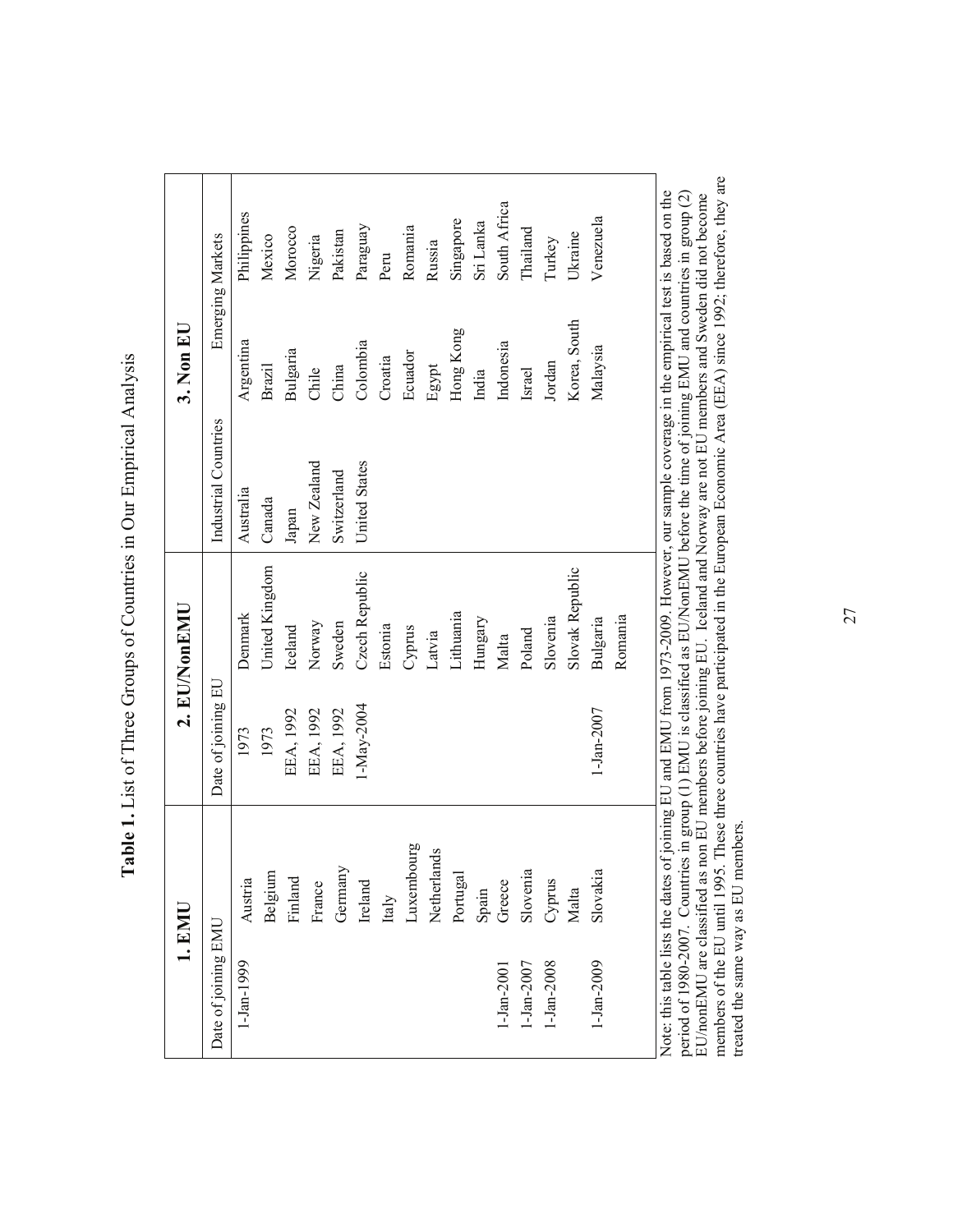## **Table 2**. Data Descriptions and Sources

| Real exports                | The logarithm of the real value (in US dollar) of bilateral exports (the nominal values of<br>bilateral exports are adjusted to the real values using the U.S. GDP deflator $(2005=100)$ ).<br>Sources: IMF Direction of Trade Statistics, August 2009 and the International Financial<br>Statistics.                                                                                                                                                                                                                                                                                                                                                                                 |
|-----------------------------|---------------------------------------------------------------------------------------------------------------------------------------------------------------------------------------------------------------------------------------------------------------------------------------------------------------------------------------------------------------------------------------------------------------------------------------------------------------------------------------------------------------------------------------------------------------------------------------------------------------------------------------------------------------------------------------|
| Real GDP                    | The log of the real GDP. Source: The Penn World Table, PWT 6.3.                                                                                                                                                                                                                                                                                                                                                                                                                                                                                                                                                                                                                       |
| Population                  | The log of the total population. Source: The Penn World Table, PWT 6.3.                                                                                                                                                                                                                                                                                                                                                                                                                                                                                                                                                                                                               |
| <b>RTA</b>                  | A dummy of one if a pair of countries belong to the same regional trade arrangement. RTAs<br>include ASEAN-Association of South East Asia (1992), CAN-Andean Community (1998),<br>MERCOSUR-Southern Common Market (1991), NAFTA-North American Free Trade<br>Agreement (1994), CER-Closer Economic Relation (1983), and SAPTA-South Asian<br>Preferential Trade Agreement (1995). European Union is not included because dummies for<br>member countries are included in the EU/EMU dummies. Source: Information on RTAs is<br>from the WTO website.                                                                                                                                  |
| Real ER                     | The real exchange rate (RER) is the nominal exchange rate relative to U.S. dollars<br>$(2005=100)$ adjusted by the relative price index $(2005=100)$ . Source: Nominal exchange rate<br>is from the Penn World Table, PWT 6.3                                                                                                                                                                                                                                                                                                                                                                                                                                                         |
| ER Anchor                   | A dummy of one in the years that a country uses the exchange rate (ER) anchor as a<br>monetary policy framework. Under ER anchor, the ER serves as the nominal anchor or<br>intermediate target of monetary policy and monetary authority stands ready to buy or sell<br>foreign exchange to maintain the exchange rate at its pre-announced level or range.<br>Exchange rate regimes with no separate legal tender, currency board arrangements, fixed<br>pegs with and without bands, and crawling pegs with and without bands are covered under<br>the ER anchor regime. Source: IMF's Classification of Exchange Rate Arrangements and<br><b>Monetary Policy Frameworks</b>       |
| Money Anchor                | A dummy of one in the years that a country uses the monetary aggregate anchor as a<br>monetary policy framework. Under this framework, the targeted monetary aggregate serves<br>as the nominal anchor or intermediate target of monetary policy. The monetary authority<br>uses its instruments to achieve a target growth rate for a monetary aggregate, such as reserve<br>money, M1, or M2. Source: IMF's Classification of Exchange Rate Arrangements and<br>Monetary Policy Framework                                                                                                                                                                                           |
| Inflation<br>Targeting (IT) | A dummy of one in the years that a country uses the inflation targeting (IT) framework.<br>Under IT, the monetary authority announces medium-term numerical targets for inflation,<br>which is the intermediate target of monetary policy, and commits to use its instruments to<br>achieve the announced target. Source: IMF's Classification of Exchange Rate<br>Arrangements and Monetary Policy Frameworks                                                                                                                                                                                                                                                                        |
| IMF<br>Other (MP<br>regime) | A dummy of one in the years that a country uses the monetary and exchange rate policies<br>that are guided and supported by the International Monetary Fund (IMF). Source: IMF's<br>Classification of Exchange Rate Arrangements and Monetary Policy Frameworks<br>A dummy of one in the years that a country uses other monetary policy framework.<br>According to IMF, this includes a country that has no explicitly stated nominal anchor but<br>rather monitors various indicators in conducting monetary policy, or there is no relevant<br>information available for the country. Source: IMF's Classification of Exchange Rate<br>Arrangements and Monetary Policy Frameworks |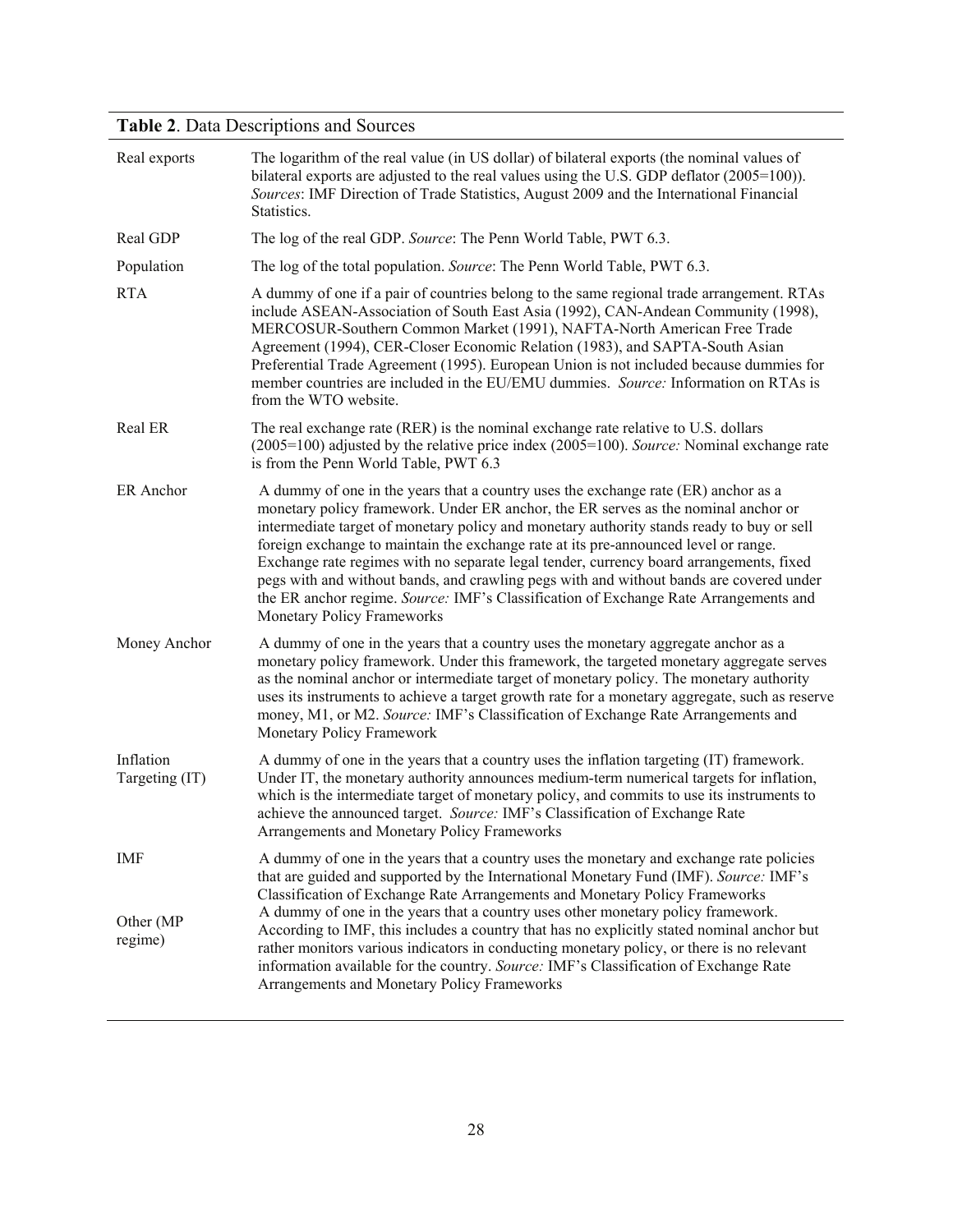| Country     | Year         | <b>Exchange Rate Regimes</b>                                      | <b>Monetary Policy Regimes</b>                                             |
|-------------|--------------|-------------------------------------------------------------------|----------------------------------------------------------------------------|
| China       | 1999-2006    | Other Conventional Fixed Peg<br>Arrangements                      | Exchange Rate Anchor (against a single<br>currency) and Monetary Aggregate |
|             | 2007         | Crawling pegs                                                     | Exchange Rate Anchor (against a single<br>currency) and Monetary Aggregate |
|             | 2008-present | Crawling pegs                                                     | Exchange Rate Anchor (against a single<br>currency)                        |
| Hong Kong   | 1999-present | <b>Currency Board Arrangements</b>                                | <b>Exchange Rate Anchor</b>                                                |
| India       | 1999         | <b>Independently Floating</b>                                     | Monetary Aggregate                                                         |
|             | 2000         | <b>Independently Floating</b>                                     | Other                                                                      |
|             | 2001-present | Managed Floating with No Pre-<br>announced Path for Exchange Rate | Other                                                                      |
| Indonesia   | 1999-2001    | <b>Independently Floating</b>                                     | <b>IMF</b>                                                                 |
|             | 2002-2003    | Managed Floating with No Pre-<br>announced Path for Exchange Rate | Monetary Aggregate and IMF                                                 |
|             | 2004-2006    | Managed Floating with No Pre-<br>announced Path for Exchange Rate | Monetary Aggregate                                                         |
|             | 2007-present | Managed Floating with No Pre-<br>announced Path for Exchange Rate | <b>Inflation Targeting Framework</b>                                       |
| Korea       | 1999-2000    | <b>Independently Floating</b>                                     | Monetary Aggregate and IMF                                                 |
|             | 2001-present | <b>Independently Floating</b>                                     | <b>Inflation Targeting Framework</b>                                       |
| Malaysia    | 1999-2005    | Other Conventional Fixed Peg<br>Arrangements                      | Exchange Rate Anchor (against a single<br>currency)                        |
|             | 2006-2007    | Managed Floating with No Pre-<br>announced Path for Exchange Rate | Other                                                                      |
| Philippines | 1999-2002    | <b>Independently Floating</b>                                     | Monetary Aggregate and IMF                                                 |
|             | 2003-present | <b>Independently Floating</b>                                     | <b>Inflation Targeting Framework</b>                                       |
| Singapore   | 1999-2007    | Managed Floating with No Pre-<br>announced Path for Exchange Rate | Other                                                                      |
|             | 2008-present | Managed Floating with No Pre-<br>announced Path for Exchange Rate | Exchange Rate Anchor (against a<br>composite)                              |
| Thailand    | 1999-2000    | <b>Independently Floating</b>                                     | IMF                                                                        |
|             | 2001         | <b>Independently Floating</b>                                     | <b>Inflation Targeting Framework</b>                                       |
|             | 2002-present | Managed Floating with No Pre-<br>announced Path for Exchange Rate | <b>Inflation Targeting Framework</b>                                       |

| Table 3. Exchange Rate- and Monetary Regimes for Asian Countries |  |  |
|------------------------------------------------------------------|--|--|
|                                                                  |  |  |

*Source*: De Facto Classification of Exchange Rate Regimes and Monetary Policy Frameworks, International Monetary Fund.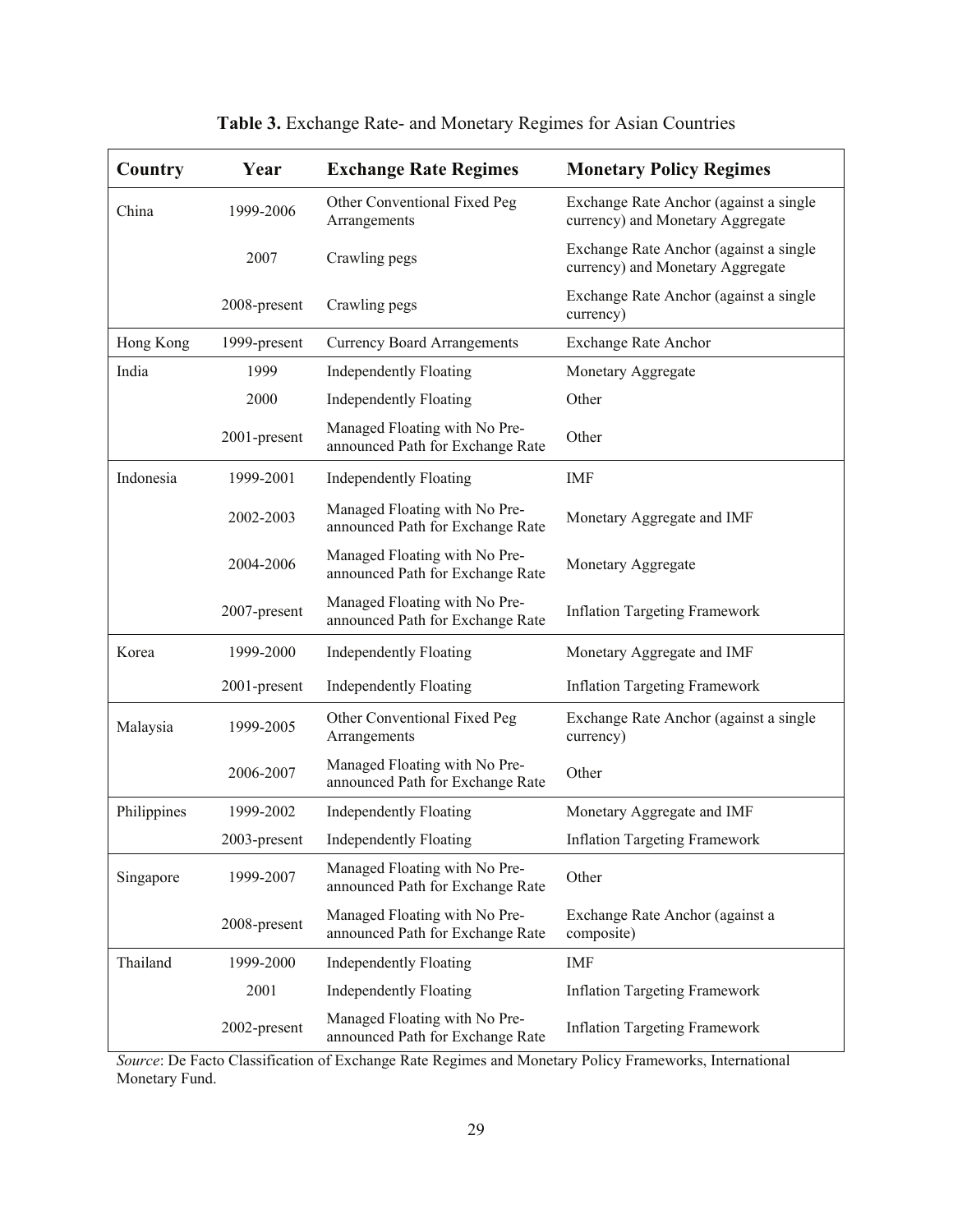|                                       | <b>IND</b>            |         | <b>ALL</b>  |         |
|---------------------------------------|-----------------------|---------|-------------|---------|
|                                       | Coefficient           | Std Err | Coefficient | Std Err |
| Log of Real GDP1                      | $1.103**$             | 0.070   | 1.297**     | 0.017   |
| Log of Real GDP2                      | $1.233**$             | 0.070   | 0.984**     | 0.017   |
| Log of Population1                    | $-1.598**$            | 0.224   | $-1.053**$  | 0.038   |
| Log of Population2                    | $-0.471**$            | 0.224   | $-1.013**$  | 0.038   |
| Real ER1                              | $0.061*$              | 0.035   | $-0.0004**$ | 0.0001  |
| Real ER2                              | $-0.081**$            | 0.035   | $-0.00001$  | 0.0001  |
| <b>RTA</b>                            | 0.249                 | 0.162   | $0.317**$   | 0.051   |
| EMU1 to EMU2                          | $0.602**$             | 0.044   | $0.565**$   | 0.035   |
| EMU1 to EU/nonEMU2                    | $0.163**$             | 0.044   | $0.346**$   | 0.030   |
| EMU1 to NonEU2                        | $0.230**$             | 0.047   | 0.018       | 0.021   |
| EU/nonEMU1 to EMU2                    | $0.412**$             | 0.044   | $0.349**$   | 0.030   |
| EU/nonEMU1 to EU/nonEMU2              | $0.123**$             | 0.029   | $0.127**$   | 0.020   |
| EU/nonEMU1 to NonEU2                  | $0.088**$             | 0.026   | $-0.095**$  | 0.013   |
| NonEU1 to EMU2                        | $-0.026$              | 0.047   | $-0.111**$  | 0.022   |
| NonEU1 to EU/nonEMU2                  | $0.060**$             | 0.026   | $-0.115**$  | 0.013   |
| Constant                              | $-19.318**$           | 0.000   | $-19.100**$ | 0.677   |
| No. of Observations                   | 11,981                |         | 101,697     |         |
| No. of Country Pairs                  | 462                   |         | 4,289       |         |
| <b>F-Statistics</b>                   | 214.64                |         | 677.15      |         |
| $Prob > F$ -Statistics                | 0.000                 |         | 0.000       |         |
| Within R-Square                       | 0.446                 |         | 0.408       |         |
| <b>Country Pair Dummy</b>             | Yes                   |         | Yes         |         |
| Year Dummy                            | Yes                   |         | Yes         |         |
| Emerging market Dummy ×<br>Year Dummy | N <sub>o</sub><br>Yes |         |             |         |

**Table 4.** The EMU and EU Effects on Exports, 1980-2007

The dependent variable is the log of real exports. \*, \*\* indicate the significance levels of 10% and 5%, respectively. 1 stands for an exporting country and 2 for an importing country. For the sample, IND = industrial countries and ALL = industrialized countries plus emerging markets.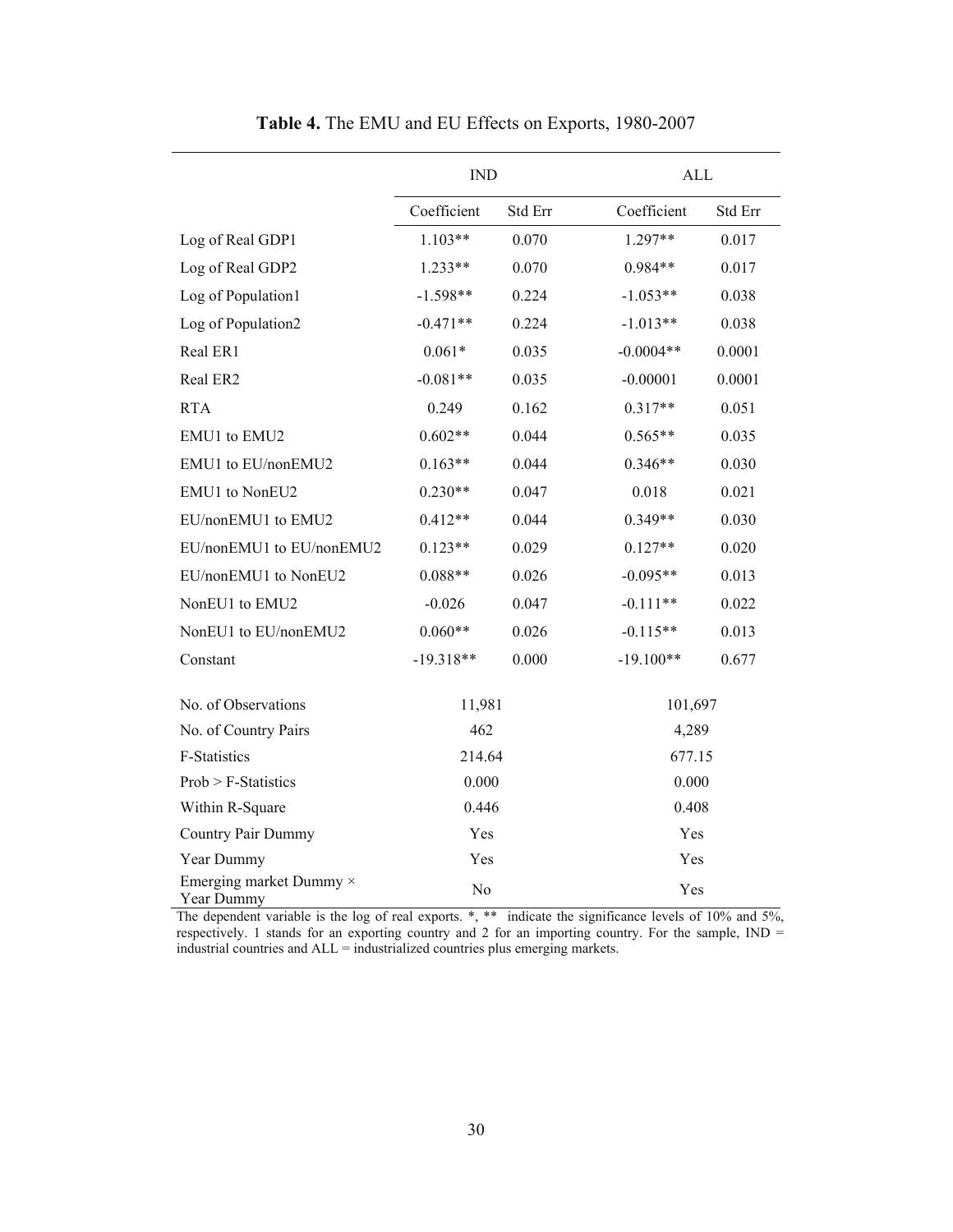|                                       | ALL         |         | ALL         |         |  |
|---------------------------------------|-------------|---------|-------------|---------|--|
|                                       | Coefficient | Std Err | Coefficient | Std Err |  |
| Log of Real GDP1                      | $0.867**$   | 0.047   | $0.610**$   | 0.052   |  |
| Log of Real GDP2                      | 1.478**     | 0.047   | 1.198**     | 0.052   |  |
| Log of Population1                    | $-1.475**$  | 0.130   | $-2.035**$  | 0.136   |  |
| Log of Population2                    | $-1.229**$  | 0.130   | $-1.839**$  | 0.136   |  |
| Real ER1                              | $0.028**$   | 0.008   | $0.047**$   | 0.008   |  |
| Real ER2                              | $-0.099**$  | 0.008   | $-0.077**$  | 0.008   |  |
| EMU1 to EMU2                          | 0.021       | 0.075   | $-0.013*$   | 0.078   |  |
| EMU1 to EU/nonEMU2                    | $-0.032$    | 0.050   | $-0.097**$  | 0.052   |  |
| EMU1 to NonEU2                        | $-0.200**$  | 0.045   | $-0.168**$  | 0.046   |  |
| EU/nonEMU1 to EMU2                    | 0.005       | 0.050   | $-0.039$    | 0.052   |  |
| EU/nonEMU1 to EU/nonEMU2              | $0.090**$   | 0.028   | 0.009       | 0.029   |  |
| EU/nonEMU1 to NonEU2                  | $-0.025$    | 0.020   | $-0.031$    | 0.020   |  |
| NonEU1 to EMU2                        | $-0.138**$  | 0.045   | $-0.099**$  | 0.046   |  |
| NonEU1 to EU/nonEMU2                  | $-0.105**$  | 0.020   | $-0.127**$  | 0.020   |  |
| <b>Inflation Targeting1</b>           |             |         | $0.086**$   | 0.015   |  |
| Money1                                |             |         | $0.040**$   | 0.015   |  |
| IMF1                                  |             |         | $0.027**$   | 0.010   |  |
| ER Anchor 1                           |             |         | $0.025**$   | 0.012   |  |
| <b>Inflation Targeting2</b>           |             |         | $0.069**$   | 0.015   |  |
| Money <sub>2</sub>                    |             |         | 0.012       | 0.015   |  |
| IMF <sub>2</sub>                      |             |         | $0.052**$   | 0.010   |  |
| ER Anchor 2                           |             |         | $0.061**$   | 0.012   |  |
| Constant                              | $-14.089**$ | 1.744   | $7.473**$   | 2.354   |  |
| No. of Observations                   | 38,599      |         | 38,599      |         |  |
| No. of Country Pairs                  | 4,289       |         | 4,289       |         |  |
| F-Statistics                          | 594.48      |         | 399.42      |         |  |
| $Prob > F-Statistics$                 | 0.000       |         | 0.000       |         |  |
| Within R-Square                       | 0.342       |         | 0.349       |         |  |
| Country Pair Dummy<br>Year Dummy      | Yes<br>Yes  |         | Yes<br>Yes  |         |  |
| Emerging market Dummy ×<br>Year Dummy | Yes         |         | Yes         |         |  |

**Table 5.** The EMU, EU and Monetary Regime Effects on Exports, 1999-2007

The dependent variable is the log of real exports. \*, \*\* indicate the significance levels of 10% and 5%, respectively. 1 stands for an exporting country and 2 for an importing country. For the sample, IND = industrial countries and ALL = industrialized countries plus emerging markets. The RTA dummy is dropped in the country- and time- fixed effect model due to time-invariant of the data after 1999.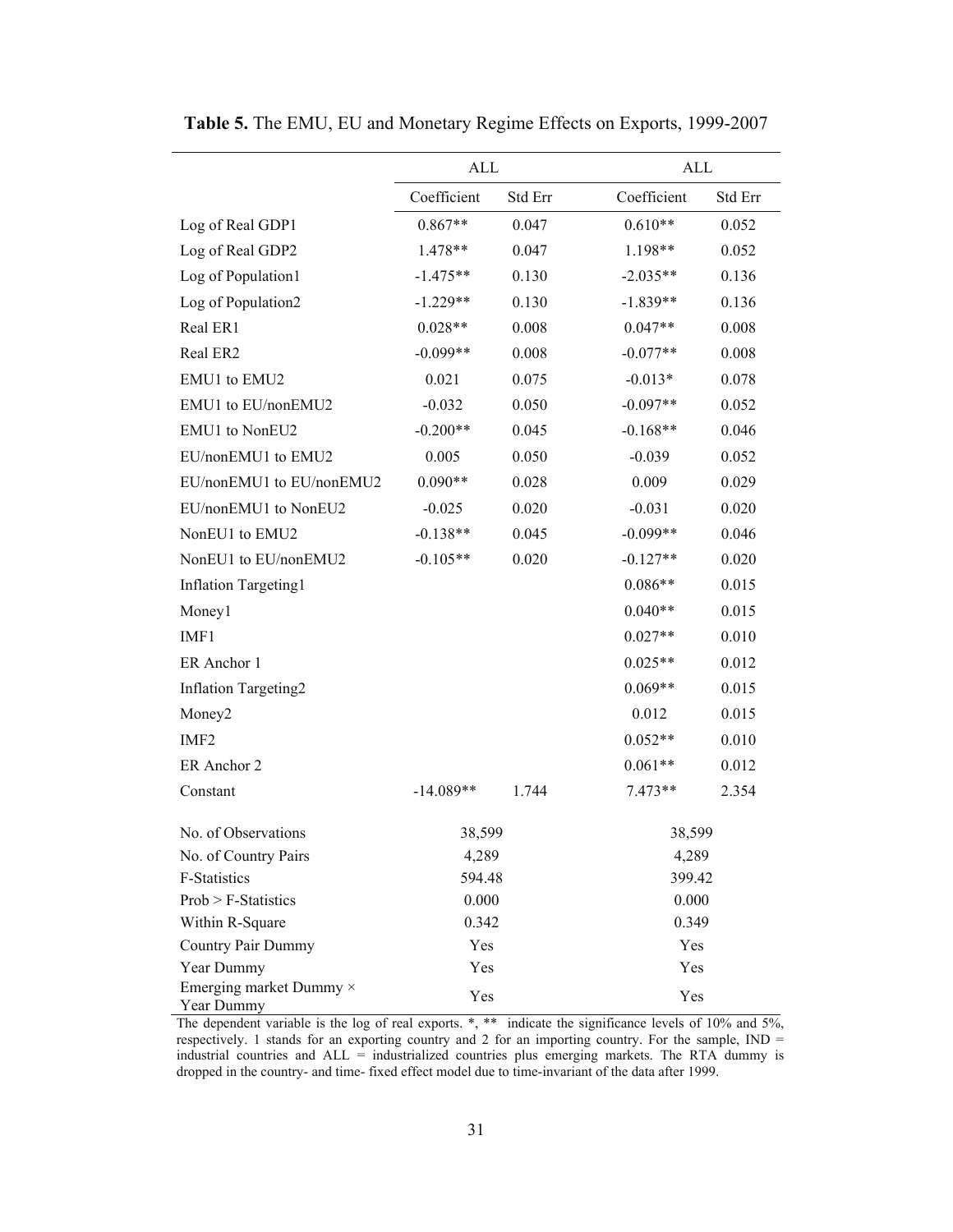**Table 6.** The Wald-Test for the equality between two coefficients of monetary regimes for:

| <i>Exporting countries</i> |                      |              |              |  |  |  |
|----------------------------|----------------------|--------------|--------------|--|--|--|
|                            | Inflation Targeting1 | Money1       | IMF1         |  |  |  |
| Money1                     | 8.44 (0.0037)        |              |              |  |  |  |
| IMF1                       | 12.41(0.0004)        | 0.56(0.4526) |              |  |  |  |
| ER Anchor 1                | 12.20(0.0005)        | 0.94(0.3333) | 0.02(0.8762) |  |  |  |

#### *Exporting countries*

## *Importing countries*

|                    | Inflation Targeting2 | Money <sub>2</sub> | IMF <sub>2</sub> |
|--------------------|----------------------|--------------------|------------------|
| Money <sub>2</sub> | 13.14(0.0003)        |                    |                  |
| IMF <sub>2</sub>   | 1.02(0.3115)         | 5.11(0.0238)       |                  |
| ER Anchor2         | 0.20(0.6510)         | 9.19(0.0024)       | 0.36(0.5504)     |

The number in the parenthesis is the probability value of the F-statistics.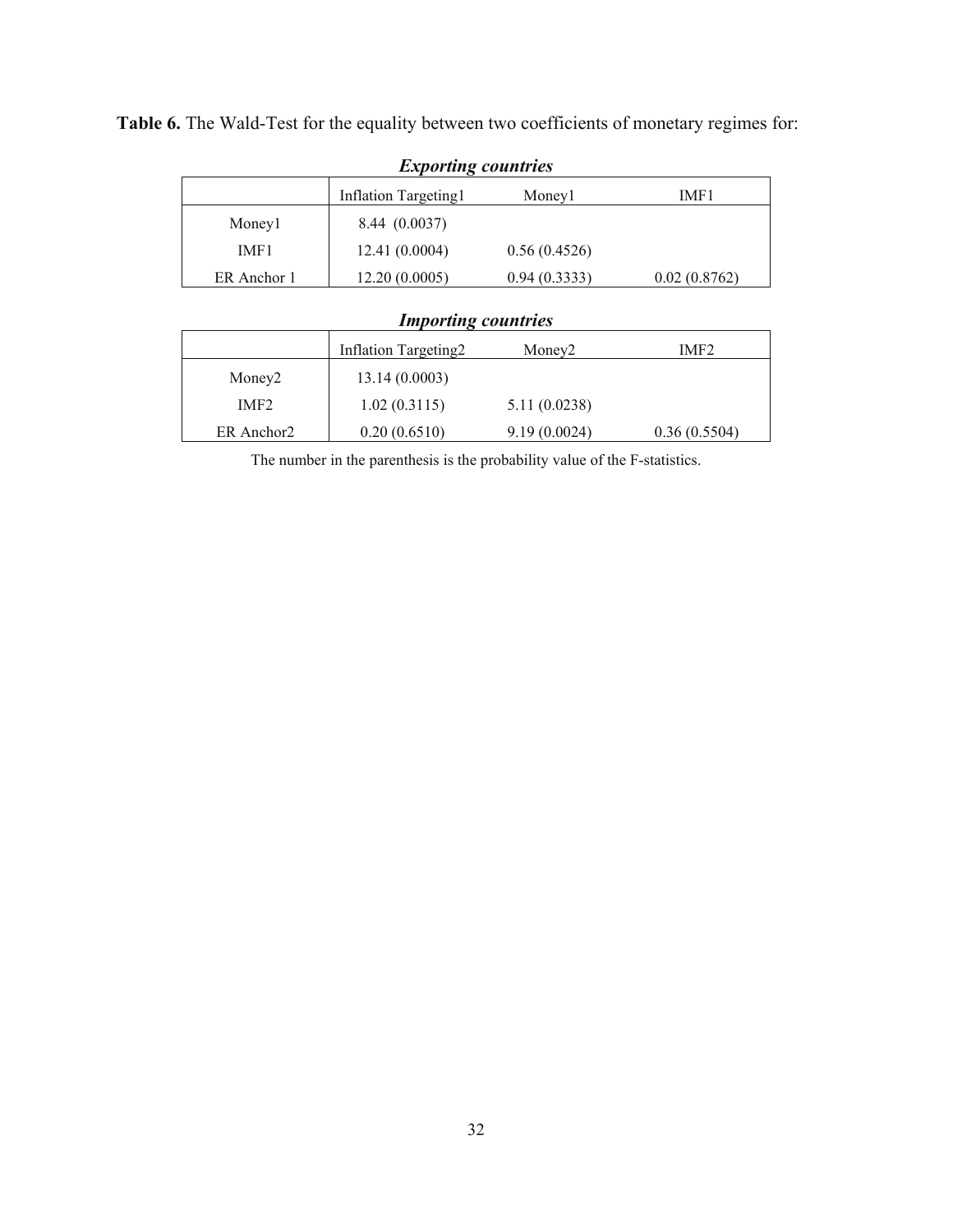**Table 7.** EU, EMU and RTA effects in percent on bilateral trade within and between members of different country groups (EU stands for the EU/NonEMU group). Effects on bilateral trade are calculated as the averages of percent change in exports and percent change in imports based on coefficients in log in tables 4 and 5. Rows (1), (2), (4), (5) and (7) refer to percent change relative to trade between NonEU countries. Rows in bold font show estimates for internal and external effects of the EU and the EMU. Row (3) refers to differences between the changes in row (2) and row (1) calculated as  $[(100+\text{change in row} (2))/(100+\text{change in row} (1))]$ -1. Row (6) refers to difference between changes in rows (5) and row (4), row 8 refers to difference between rows (7) and (4) while row (9) refers to the difference between rows (7) and (5)

| Calculated from                                                                                   | Table 4    | Table 4    | Table 5<br>(no<br>monetary<br>regime<br>dummies) | Table 5<br>(Including)<br>monetary<br>regimes<br>dummies) |
|---------------------------------------------------------------------------------------------------|------------|------------|--------------------------------------------------|-----------------------------------------------------------|
| Country coverage                                                                                  | <b>IND</b> | <b>ALL</b> | <b>ALL</b>                                       | <b>ALL</b>                                                |
| Period                                                                                            | 1980-2007  | 1980-2007  | 1999-2007                                        | 1999-2007                                                 |
| (1) Non-EU to/from EU<br>(External EU-effect)                                                     | $+18.4$    | $-21.5$    | $-13.6$                                          | $-16.2$                                                   |
| (2) Non-EU to/from EMU<br>(External EU+EMU effect)                                                | $+31.6$    | $-9.2$     | $-32.1$                                          | $-26.3$                                                   |
| (3) Implied External EMU effect<br>as difference between $(2)$ and $(1)$                          | $+11.1$    | $+15.7$    | $-21.4$                                          | $-12.1$                                                   |
| (4) EU to/from EU<br>(Internal EU-effect)                                                         | $+33$      | $+84$      | $+23$                                            | $+2.1$                                                    |
| (5) EMU to/from EU<br>(Internal EU effect plus External<br><b>EMU-effect relative to EU)</b>      | $+102$     | $+72.7$    | $-3$                                             | $-14.3$                                                   |
| (6) Implied External EMU effect<br><i>relative to EU</i> as difference<br>between $(5)$ and $(4)$ | $+51.9$    | $-6.1$     | $-21.1$                                          | $-16.1$                                                   |
| (7) EMU to/from EMU<br>(Internal EU+Internal EMU<br>effect)                                       | $+300$     | $+267.3$   | $+5.0$                                           | $-2.9$                                                    |
| (8) Bilateral Internal EMU-effect<br>as difference between (7) and (4)                            | $+201$     | $+99.6$    | $-14.6$                                          | $-4.9$                                                    |
| (9) Unilateral Internal EMU effect<br>as difference between (7) and (5)                           | $+98$      | $+113$     | $+8.2$                                           | $+13.2$                                                   |
| (9) RTA (free trade area effect)                                                                  | $+77$      | $+107$     |                                                  |                                                           |